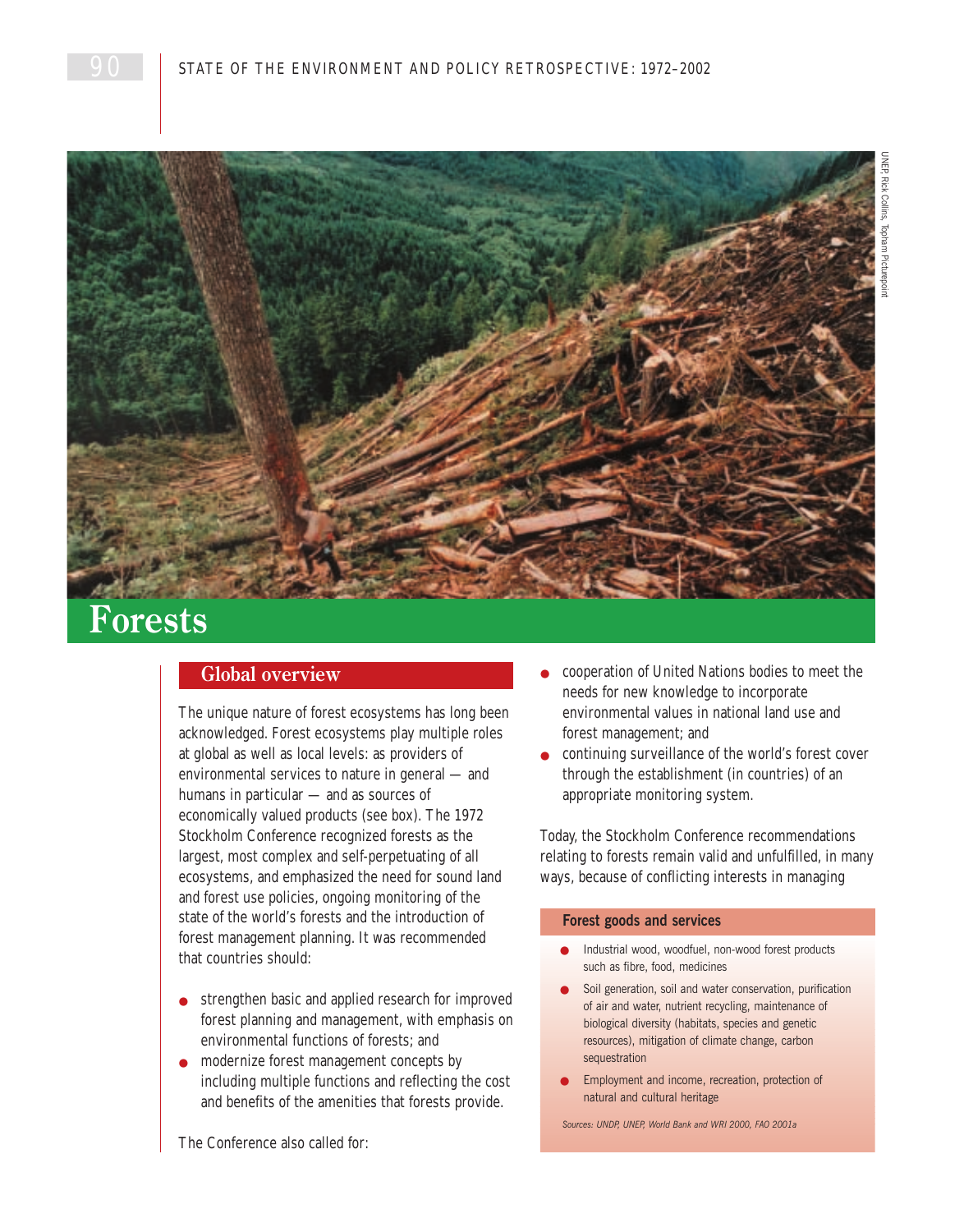forests for environmental conservation and economic development.

Deforestation over the past 30 years has been the continuation of a process with a long history. By the time of the Stockholm Conference, much of the Earth's forest cover had already been cleared. The historic loss of forests is closely related to demographic expansion and the conversion of forest land to other uses. Major direct causes of forest degradation brought on by humans include overharvesting of industrial wood, fuelwood and other forest products, and overgrazing. Underlying causes include poverty, population growth, markets and trade in forest products, and macroeconomic policies. Forests are also susceptible to natural factors such as insect pests, diseases, fire and extreme climatic events.

A number of assessments of changes in forest cover have been carried out over the past 30 years (including FAO and UNEP 1982, FAO 1995, FAO 1997, FAO 2001b, UNEP 2001 and WRI 1997). While differing in their definitions of forest cover, methodology and specific results, making detailed comparisons unreliable, these assessments have reinforced each other in their overall depiction of declining forest areas and continued degradation of forest ecosystems.

The *1980 Tropical Forest Resources Assessment* by FAO and UNEP was the first comprehensive assessment of tropical forests. The rate of tropical deforestation was calculated at 11.3 million ha a year (FAO and UNEP 1982), vindicating the fears of the

### **Forest cover 2000**



Stockholm Conference about the alarming rate of global forest loss. Since then, while forest area in developed countries has stabilized and is slightly increasing overall, deforestation has continued in developing countries (FAO-ECE 2000, FAO 2001b, FAO 2001a).

FAO's *Global Forest Resources Assessment 2000* (FAO 2001b), using for the first time a common definition of forests as areas of at least 0.5 ha with tree crown cover of more that 10 per cent, concluded that:

 $\bullet$  The total area covered by forest is approximately 3 866 million ha, almost one-third of the world's land area, of which 95 per cent is natural forest and 5 per cent is planted forest; 17 per cent is in Africa, 19 per cent in Asia and the Pacific, 27 per cent in Europe, 12 per cent in North America and 25 per cent in Latin America and the Caribbean

**Forest covered some 3 866 million ha of the planet in the year 2000 somewhat less than one-third of total land area**

### *Note: dark green represents closed forest, more than 40 per cent covered with trees more than 5 metres high; mid-green represents open (10–40 per cent coverage) and fragmented forest; light green represents other woodland, shrubland and bushland*

*Source: FAO 2001b*

### **Change in forested land 1990–2000 by region**

|                                    | total land area<br>(million ha) | total forest 1990<br>(million ha) | total forest 2000<br>(million ha) | % of land<br>forested in 2000 | change 1990-2000<br>(million ha) | % change<br>per year |
|------------------------------------|---------------------------------|-----------------------------------|-----------------------------------|-------------------------------|----------------------------------|----------------------|
| Africa                             | 2 963.3                         | 702.5                             | 649.9                             | 21.9                          | $-52.6$                          | $-0.7$               |
| Asia and the Pacific               | 3 4 6 3 . 2                     | 734.0                             | 726.3                             | 21.0                          | $-7.7$                           | $-0.1$               |
| Europe                             | 2 3 5 9.4                       | 1 042.0                           | 1 0 5 1 .3                        | 44.6                          | 9.3                              | 0.1                  |
| Latin America<br>and the Caribbean | 2 017.8                         | 1 0 1 1 .0                        | 964.4                             | 47.8                          | $-46.7$                          | $-0.5$               |
| North America                      | 1 838.0                         | 466.7                             | 470.1                             | 25.6                          | 3.9                              | 0.1                  |
| West Asia                          | 372.4                           | 3.6                               | 3.7                               | 1.0                           | 0.0                              | 0.0                  |
| world                              | 13 014.1                        | 3 960.0                           | 3 866.1                           | 29.7                          | $-93.9$                          | $-0.24$              |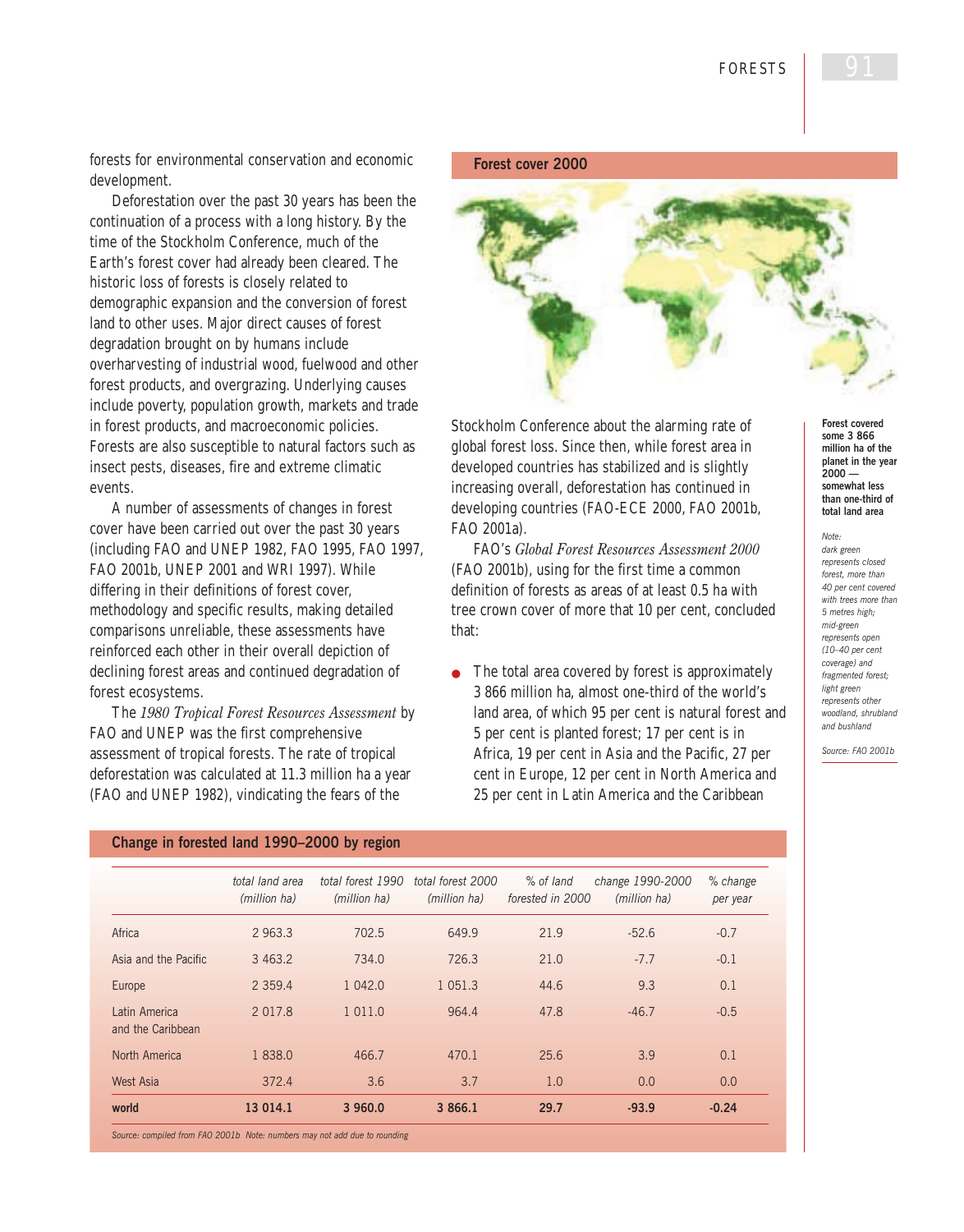(see table on page 91). About 47 per cent of forests worldwide are tropical, 9 per cent subtropical, 11 per cent temperate and 33 per cent boreal.

● At the global level, the net loss in forest area during the 1990s was an estimated 9.4 million ha (equivalent to 2.4 per cent of total forests). This was the combined effect of a deforestation rate of 14.6 million ha per year and a rate of forest increase of 5.2 million ha per year. Deforestation of tropical forests is almost 1 per cent per year.

The area under forest plantations grew by an average of 3.1 million ha per year during the 1990s. Half of this increase was the result of afforestation on land previously under non-forest



**In the 1990s, almost 70 per cent of deforested areas were changed to agricultural land. In Latin America, most conversion was large scale, whereas in Africa small-scale agricultural enterprises predominated**

*Notes: 'pan-tropical' refers to data samples from satellite images of tropical areas; regions do not correspond exactly to GEO regions*

*Source: FAO 2001b*

land use, whereas the other half resulted from conversion of natural forest.

- The world's natural forests have continued to be converted to other land uses at a very high rate. During the 1990s, the total loss of natural forests (deforestation plus the conversion of natural forests to forest plantations) was 16.1 million ha per year, of which 15.2 million ha occurred in the tropics.
- In the 1990s, almost 70 per cent of deforested areas were changed to agricultural land, predominantly under permanent rather than shifting systems. In Latin America most conversion was large scale, whereas in Africa small-scale agricultural enterprises predominated. Changes in Asia were more equally distributed

between permanent large- and small-scale agriculture and areas under shifting cultivation.

A recent study using globally comprehensive and consistent satellite data estimated that the extent of the world's remaining closed natural forests (where crown cover is more than 40 per cent) in 1995 was 2 870 million ha, about 21.4 per cent of the land area of the world (UNEP 2001). About 81 per cent of these forests are concentrated in just 15 countries. Ranked in the highest to lowest order these are: the Russian Federation, Canada, Brazil, the United States, Democratic Republic of the Congo, China, Indonesia, Mexico, Peru, Colombia, Bolivia, Venezuela, India, Australia and Papua New Guinea. The first three countries contain about 49 per cent of the remaining closed forests. More than a quarter of closed forests grow on mountains (see box on page 68).

### **Forest products**

Wood supply and production remains the focus of most forest inventories. More than one-third of aboveground woody biomass is located in South America, with 27 per cent in Brazil alone. Estimates by FAO (2000) show that global production of total roundwood reached 3 335 million  $m<sup>3</sup>$  in 1999. Just over half of this was fuelwood, about 90 per cent of which was produced and consumed in developing countries. On the other hand, industrial roundwood production, 1 550 million  $m^3$  in 1999, was dominated by developed countries, which together accounted for 79 per cent of total global production. The overall trend for industrial roundwood production was relatively flat during the 1990s. This was a significant change from the rapid growth that occurred prior to 1990.

Commercial logging methods are often destructive and contribute directly or indirectly to deforestation. In West Africa, it was estimated that in obtaining  $1 \text{ m}^3$ of logs, about 2  $m<sup>3</sup>$  of standing trees are destroyed (Serageldine 1990). Logging is especially damaging on steep slopes or in sensitive ecosystems such as transitional forests and mangroves (see box opposite). Where certain species are selected, non-target species can also be damaged. Clearing of forests impacts most severely on local populations, who lose vital sources of food, fuel, construction materials, medicines and areas for livestock grazing. It also exposes soils and shade species to wind, sunlight, evaporation and erosion, accelerating siltation in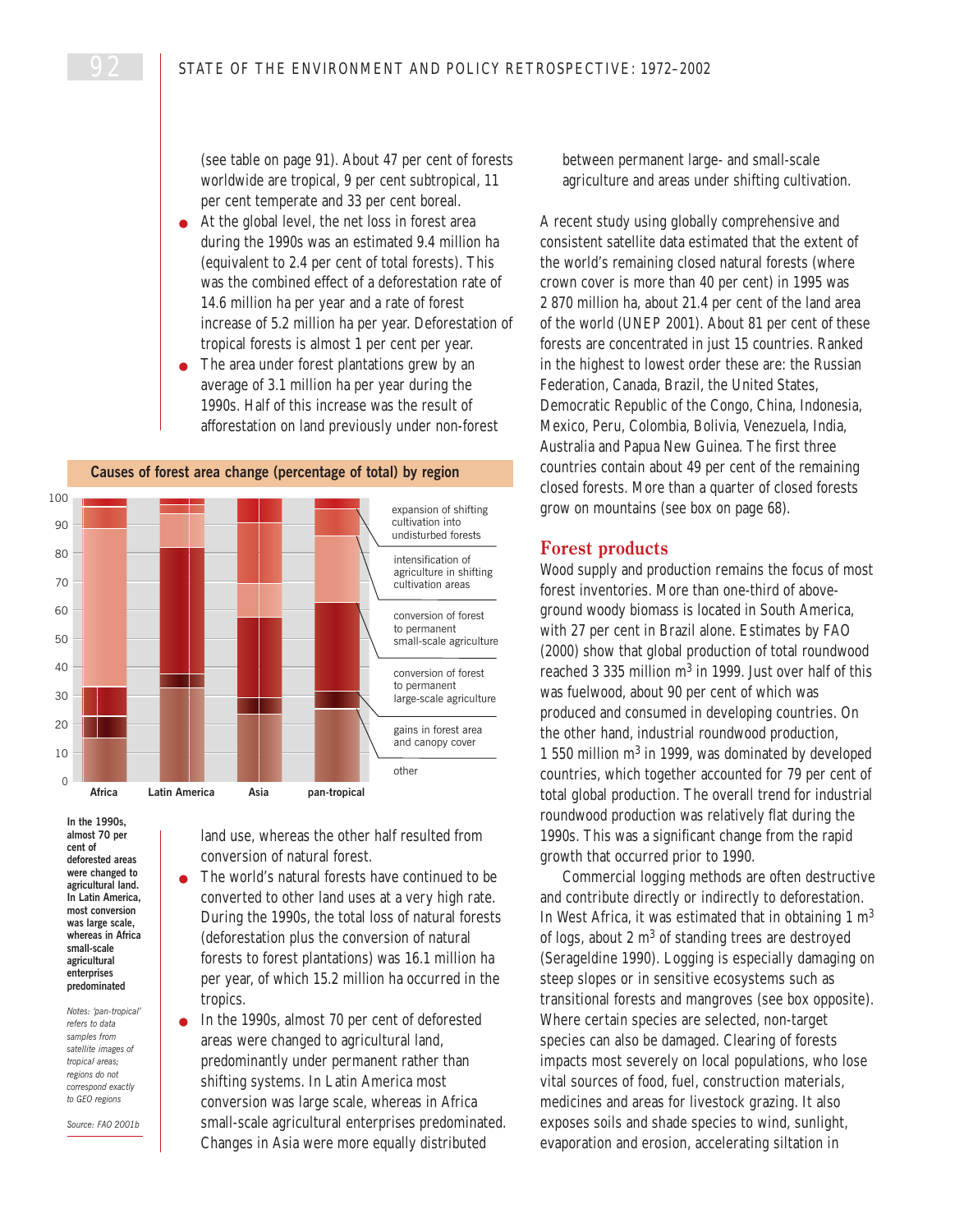dams, rivers and the coastal zone, as well as causing severe floods.

There is a global trend towards greater reliance on plantations as a source of industrial wood. The development of a significant global plantation estate is quite recent; half of all plantations in the world are less than 15 years old. Asia has led plantation establishment globally; as of 2000, about 62 per cent of all forest plantations were located in that region. Other significant developments include: rising private sector investment in plantations in developing countries; increasing foreign investments in plantations; and an expansion of 'outgrower' schemes whereby communities or small landowners produce trees for sale to private companies (FAO 2001b). Forest plantations typically contain only one, or a few, species, which makes them less biologically diverse and more susceptible to diseases and other disturbances than natural forests.

Forest industries continue to adapt to changes in raw materials, namely the increased supply of plantation wood and of a wider range of species. Recently there has been an emergence of innovative ways to make better use of available supplies and of residues and waste. Such new developments include laminated veneer lumber, glue-laminated timbers and products based on wood fibres. In addition, modern technologies that reduce environmental impacts, through pollution control and other means, are now available to wood-processing industries (FAO 2001a).

In addition, many countries have imposed bans on timber harvesting, either to conserve their forest resources or as a response to devastating natural calamities (such as landslides and flooding) that are attributed, rightly or wrongly, to excessive commercial logging. The effects of logging bans differ widely with the type of policy, the products affected, market conditions, etc. In some situations, logging bans can shift harvesting pressure from one region to another, affect forest-dependent communities, increase or decrease employment opportunities, and disrupt markets (FAO 2001a). There is also increasing interest in forest certification which offers the potential to provide a market incentive for better forest management (see box on page 94).

Trade trends in forest products show an increased proportion of the total production of wood products being exported, increased domestic wood processing prior to export, increased trade among developing

### **Where the forest meets the sea**

Mangrove forests thrive in intertidal zones of sub-tropical and tropical shores of Africa, Australia, Asia and the Americas. They line about 25 per cent of tropical coastlines. Mangrove forests are among the world's most biologically diverse and productive systems. They provide food and refuge for many species and nutrients for the marine environment. Mangroves also act as nursery grounds for fish and shellfish, and are prime nesting and



**Flock of birds in a mangrove forest at Orissa, India** *Source: UNEP, Van Gruissen, Topham Picturepoint*

migratory sites for hundreds of bird species (see photo). In Belize, for instance, more than 500 species of birds have been recorded in mangrove areas. Mangroves also help protect coastlines from erosion, storm damage and wave action, and protect coral reefs and sea grass beds from damaging siltation. Local communities are provided with timber and fuelwood from mangrove forests.

Mangroves are threatened by activities such as overharvesting, freshwater diversion, pollution, prolonged flooding and fluctuating sea levels. In addition, the charcoal and timber industries, tourism and other coastal developments are destroying mangrove forests. The rapidly expanding shrimp aquaculture industry poses the gravest threat — as much as 50 per cent of recent mangrove destruction has been due to clear-cutting for shrimp farms.

Thailand has lost more than half of its mangrove forests since 1960. In the Philippines, mangroves declined from an estimated 448 000 ha in the 1920s to only 110 000 ha in 1990. In Ecuador, the Muisne region has lost nearly 90 per cent of its mangroves. Globally, about half of the world's mangrove forests may have been lost.

*Sources: Quarto 2002, UNDP, UNEP, World Bank and WRI 2000*

countries (particularly in Asia) and trade liberalization at a global level. At the same time some countries are introducing export restrictions to address national environmental and market problems. Forest trade and environment issues have been under consideration by both the World Trade Organization Committee on Trade and Environment and the Intergovernmental Forum on Forests. Impacts of trade on some commercial tree species are currently under review by a working group of the Convention on International Trade in Endangered Species of Wild Fauna and Flora (CITES) (FAO 2001a).

### **Forests and climate change**

Recent negotiations on the Kyoto Protocol to the UN Framework Convention on Climate Change (UNFCCC) have focused considerable attention on forests in the context of climate change (IISD 2001a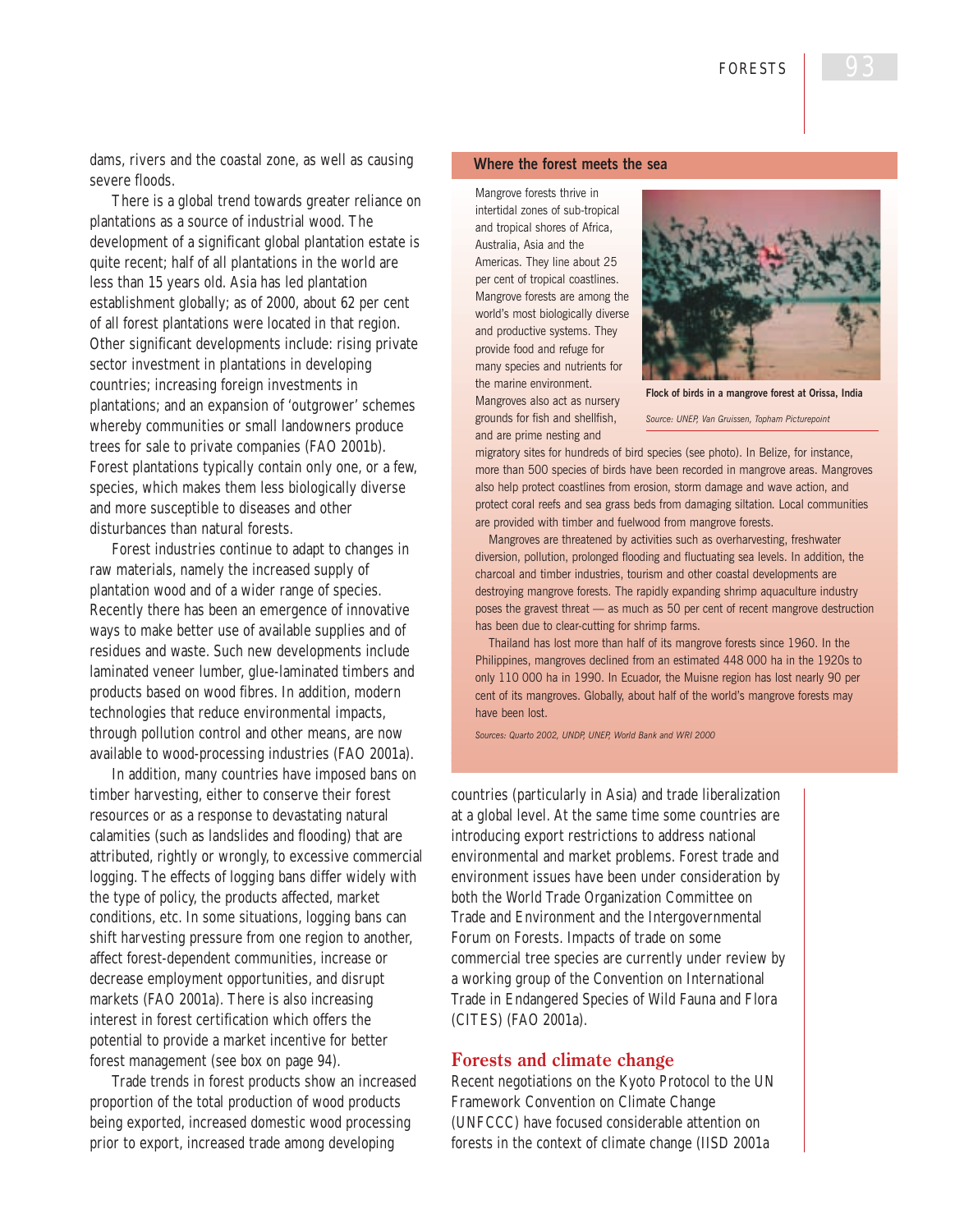and 2001b). Forests both influence and are influenced by climate change: they play an important role in the global carbon cycle, and their management or destruction could significantly affect the course of global warming in the 21st century.

Forests contain somewhat more than half of the carbon that is stored in terrestrial vegetation and soil organic matter with boreal forests accounting for 26 per cent of the total terrestrial carbon stocks. Tropical and temperate forests contain 20 and 7 per cent respectively (Dixon and others 1994). Although considerable uncertainties surround estimates of

### **Forest certification**

Forest management certification has been strongly promoted by civil society over the past decade. It resulted from public disillusionment with the failure of governments and intergovernmental bodies to improve forest management or tackle deforestation effectively, and the lack of discrimination by forest industries about the source of their products.

Forest certification is a voluntary, market-based instrument that enables consumers to identify forest products with high environmental standards. By focusing on quality of forest management rather than the quality of forest products, it contributes to the growing trend to define production and process standards for social and environmental performance in resource management.

Three main certification approaches are in operation:

- Forest Stewardship Council (FSC) accreditation an international system which requires producers to meet a global set of Principles and Standards for good forest stewardship and provides a trademark for product labelling;
- Certification of the Environmental Management System (EMS) under the International Organization for Standardization (ISO) 14000 series; and
- national certification schemes, some of which also incorporate elements of the FSC and ISO approaches.

By the end of 2000, about 2 per cent of the global forest had been certified for sustainable forest management. About 92 per cent of these forests were located in Canada, Finland, Germany, Norway, Poland, Sweden and the United States. At the same time, only four countries with tropical moist forests (Bolivia, Brazil, Guatemala and Mexico) had more than 100 000 ha of certified forests, with a combined total of 1.8 million ha. An increasing number of large retail 'do-ityourself' chains in Europe and the United States and some major house-builders in the United States have announced that they will favour certified wood products in the future. Buyers' groups that have committed themselves to trading only in products from certified sources are also on the increase.

Many more millions of hectares are in the process of certification although the concept is still hotly debated in many countries. Producer countries and trade groups tend to consider it restrictive whilst consumer countries with strong environmental lobbies have stressed its potential benefits. Although there is little evidence as yet about the local and market impacts of certification the contribution of this voluntary procedure to good policy is evident. Setting up the system has provided a forum for stakeholders to discuss broader forest policy issues. It has also been successful in moving decision-making powers away from some minorities with vested interests.

*Sources: FAO 2001b and 2001b, Mayers and Bass 1999* 

carbon release from deforestation, removal of forest biomass contributes significantly to net emissions of carbon dioxide to the atmosphere. During the 1980s and 1990s, emissions were estimated to be 1.6-1.7 gigatonnes  $(10^9 \text{ tonnes})$  of carbon a year (Watson and others 2000). If predicted climate changes materialize, the impacts on forests are likely to be regionally varied, dramatic and long-lasting, affecting both the distribution and composition of forests (IPCC 2001a, FAO 2001a).

The Kyoto Protocol may have a profound effect on the forest sector. Parties to the UNFCCC have recently reached agreement on rules and modalities of accounting for carbon sequestered by forests. This may open the way for developed countries to invest in afforestation and reforestation projects in developing countries in exchange for carbon emission reduction units under the Clean Development Mechanism, thereby reducing the cost of implementation of the Protocol (IPCC 2001b).

### **Forests and biodiversity**

Forests are critically important for maintaining biological diversity. Estimated to contain half of the world's total biological diversity, natural forests have the highest species diversity and endemism of any ecosystem type. Tropical forests are particularly richly endowed (CIFOR and others 1998). Forest fragmentation exacerbates the impacts on biodiversity of overall deforestation and forest degradation by blocking migration routes and making access easier for further exploitation by humans and entry by invasive species (UNDP, UNEP, World Bank and WRI 2000). The remnant primary forests need to be identified, mapped, conserved and restored. In the tropics, where most remaining forests are still of natural origin, conservation combined with forest rehabilitation as well as development of local communities in and around the forests, could go a long way to achieve the goal of biological diversity conservation in spite of rising population pressure.

Forest protected areas are one of the keys to the conservation of biological diversity globally. An estimated 12 per cent of the world's forests are under protected area status (as defined by IUCN Categories I to VI). The Americas have the largest proportion, approximately 20 per cent, of forests under protected status. The effectiveness of on-the-ground management is what really matters, however. In many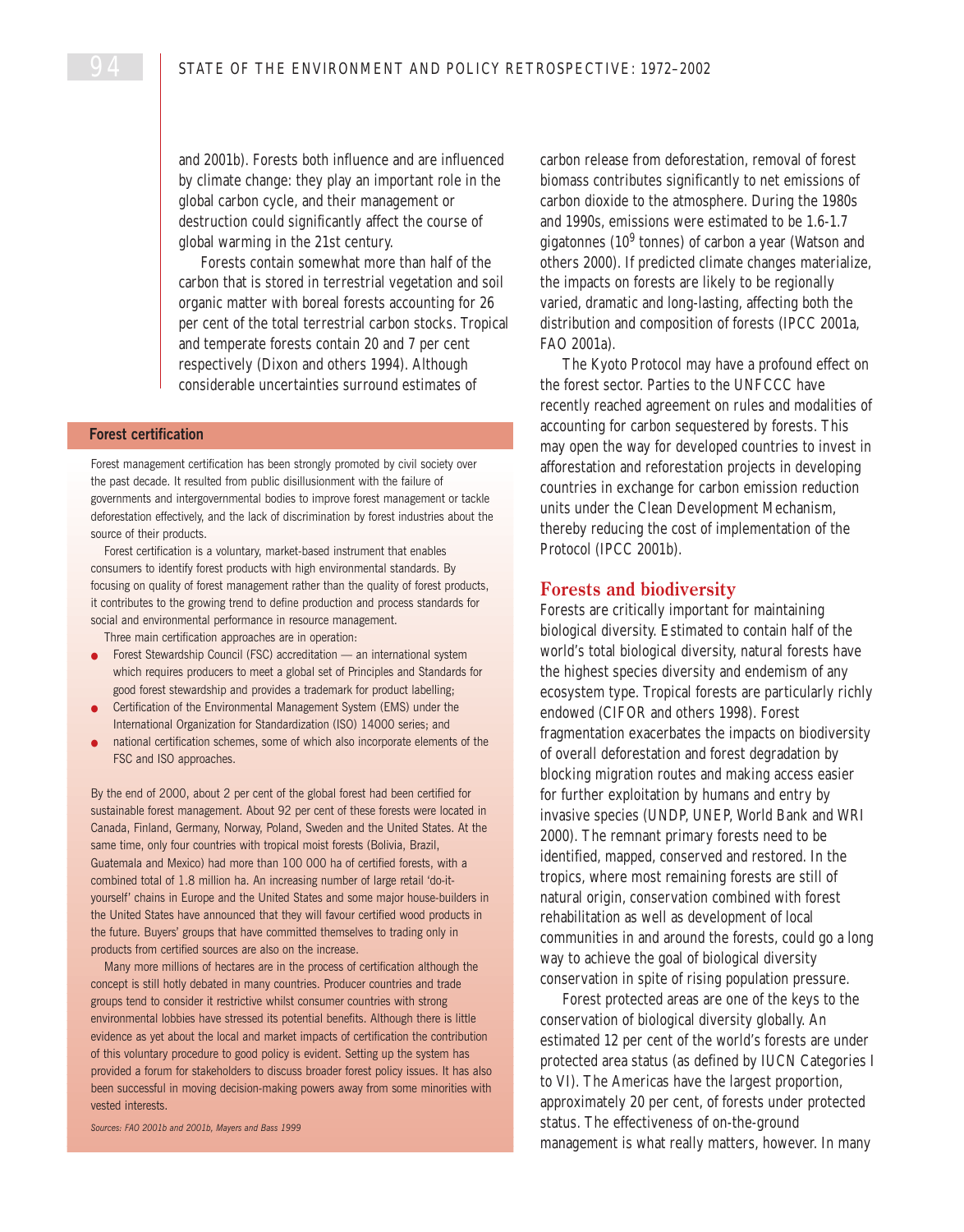

**Forest fires in Australia, Brazil, Ethiopia, Indonesia (photo left), the eastern Mediterranean, Mexico and western United States have raised concern about wildfires, catalysed national policy responses and mobilized initiatives for fire prevention and suppression**

*Source: UNEP, Paulus Suwito, Topham Picturepoint*

parts of the world there is a strong tendency towards 'paper parks' whose existence is largely theoretical and not reflected by substantive and durable conservation reserves on the ground (Vancly and others 2001). Furthermore, those sites that do exist are under increasing pressure from competing land uses.

The depletion of forest-based wildlife as a result of the commercial harvesting and trade of bushmeat is of growing concern. This has reached crisis dimensions in parts of tropical Africa, where many species of primates and antelopes, among others, are threatened (FAO 2001a). This difficult problem is being addressed at the local or national level by various stakeholders, as well as at the international level by CITES.

### **Forest damage**

Large areas of forest around the world caught fire in 1997 and 1998, when intense El Niño-related drought conditions prevailed. Another serious spate of fires occurred in 1999-2000. The forest fires of the past five years in Australia, Brazil, Ethiopia, Indonesia, the eastern Mediterranean, Mexico and western United States have raised public awareness and concern about wildfires, catalysed national policy responses and mobilized regional and international initiatives for fire prevention, early warning, detection and suppression. The links between fires and land use policies and practices are now better understood (FAO 2001a).

Extreme weather events are another threat. The storms that struck Europe in December 1999 caused massive damage to forests and to trees outside forests. The total damage in Europe represented six months of the region's normal harvest while, in some countries, the equivalent of several years' harvest was blown down. Changes in forest management, such as increased reliance on natural regeneration, have been proposed in many countries to reduce the potential risk of storm damage in the future (FAO 2001a).

### **Forest governance**

Forest governance systems are evolving rapidly, together with the respective roles and responsibilities of government, the private sector, indigenous communities and civil society. The concept of sustainable forest management — and efforts to achieve it — continued to gain momentum around the world during the past decade. Broader approaches to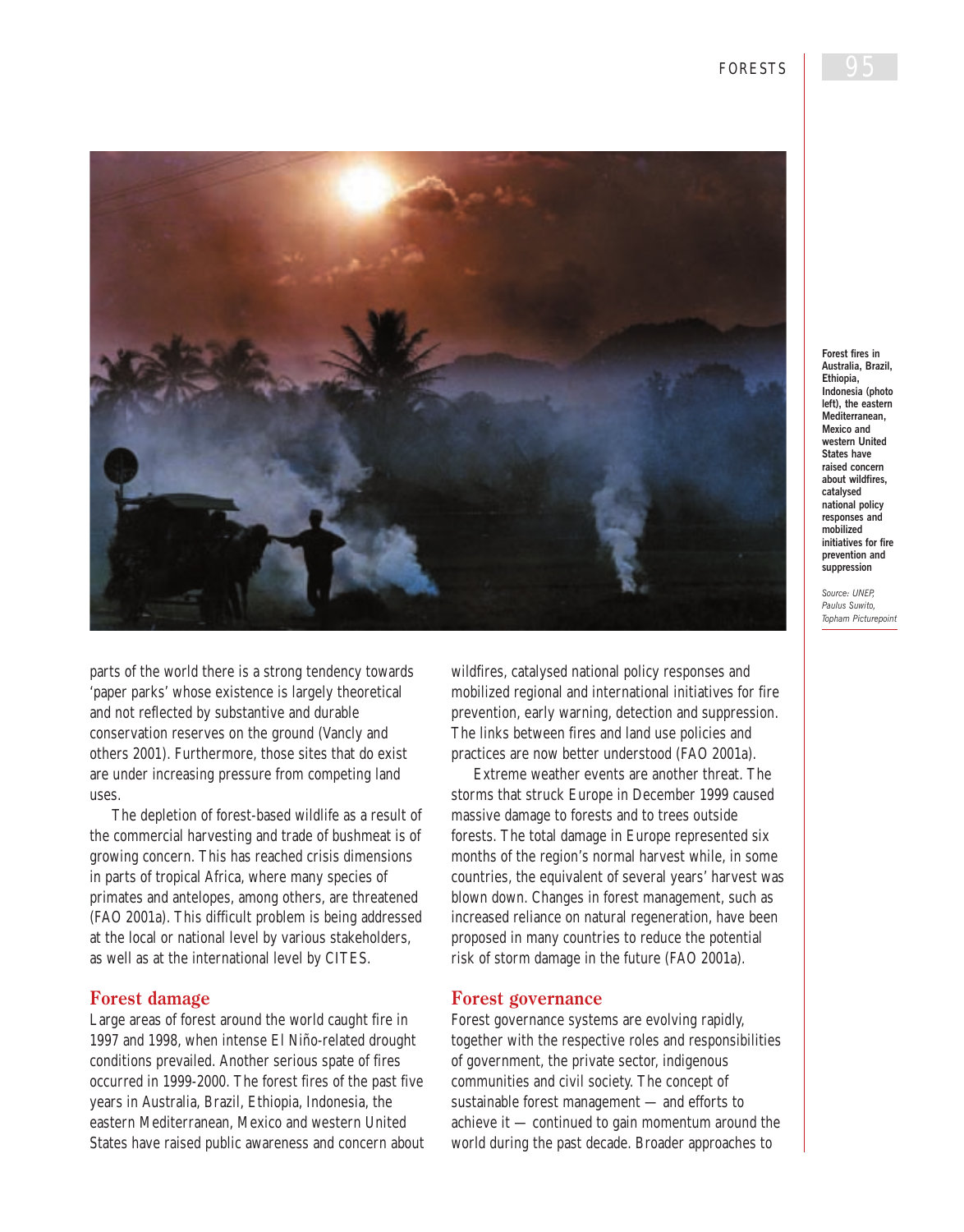forest management, such as integrated ecosystem and landscape management, are becoming more widely accepted and put into practice. These approaches recognize the dynamic nature of ecological and social systems, and the importance of adaptive management and collaborative decision-making. As of 2000, 149 countries were engaged in nine international initiatives to develop and implement criteria and indicators for sustainable forest management, covering nearly 85 per cent of the world's forest. At least 6 per cent of the total forest area in the developing countries is covered by a formal, nationally approved forest management plan, lasting at least five years. Some 89 per cent of the forests in industrialized countries are managed according to formal or informal management plans. An FAO survey of 145 countries found that 96 per cent of the countries had national forest programmes in various stages of development. Model and demonstration forest programmes are widely used to illustrate sustainable forest management in practice (FAO 2001a).

The involvement of local communities in joint forest management is now a significant feature of national forest policies and programmes throughout the world. Faced with inadequate financial and human resources, governments of developing countries are increasingly turning to local communities for assistance in protecting and managing state-owned forests. In some of these management schemes, the community provides the labour and protection, while gaining access to areas that were once restricted. Although several community-based management programmes have been successful, these systems are still evolving (FAO 2001a).

There is also growing awareness of the extent of illegal forest activities, including corrupt practices, and of the immense financial, environmental and social costs that these incur. Corruption, considered a taboo subject until recently, is now openly discussed in major international fora and is being actively tackled by governments, NGOs, the private sector and international organizations. Elements in the fight against crime and corruption include strengthened monitoring and enforcement systems, increased transparency in decision-making, simpler laws and more severe punishment (FAO 2001a).

At the international level, two major international initiatives followed publication of the *1980 Tropical Forest Resources Assessment.* The first was the

establishment of the International Tropical Timber Organization (ITTO) in 1983 under UNCTAD, which aimed to bring together producer and consumer countries of tropical timber. ITTO works with projects and has permanent committees on reforestation, industries and markets. While not its original intention, ITTO has become a major platform for issues related to sustainable forest management (ITTO 2000).

The second was the Tropical Forestry Action Plan (TFAP). Launched in 1985 jointly by FAO, United Nations Development Programme (UNDP), World Bank and World Resources Institute, TFAP had four priority areas for action: forestry in land use; fuelwood and energy; conservation of tropical forest ecosystems; and institutions. Towards the end of 1990, TFAP came under major criticism for the way it was managed. Around 1995, TFAP was revamped, made more 'country driven', with a focus on strengthening of planning capacity of governments, and renamed the National Forestry Action Program (Sargent 1990, Persson 2000).

The forest resources assessments of 1980 and 1990 provided important background information for the UNCED process. The findings on deforestation (15.3 million ha annually during 1980-1990) and lack of country capacity in forest resources assessment were timely for framing national capacity building recommendations in *Agenda 21*. The overarching principles governing sustainable forest management, formulated during UNCED in the *Forest Principles* and Chapter 11 in *Agenda 21*, have been further elaborated during the past ten years. Three of the international conventions agreed at UNCED, the UNFCCC already mentioned, the Convention on Biological Diversity and the Convention to Combat Desertification, also have important bearings on the future of forests (FAO 2001a).

A common vision for the management, conservation, and sustainable development of all types of forests has been facilitated by the Intergovernmental Panel on Forests (IPF) (1995-1997) and Intergovernmental Forum on Forests (IFF) (1997- 2000), both under the auspices of the United Nations Commission on Sustainable Development (UNCSD). The IPF/IFF process has resulted in nearly 300 agreed proposals for action and in the creation of the United Nations Forum on Forests (UNFF) in October 2000, a permanent high-level intergovernmental body with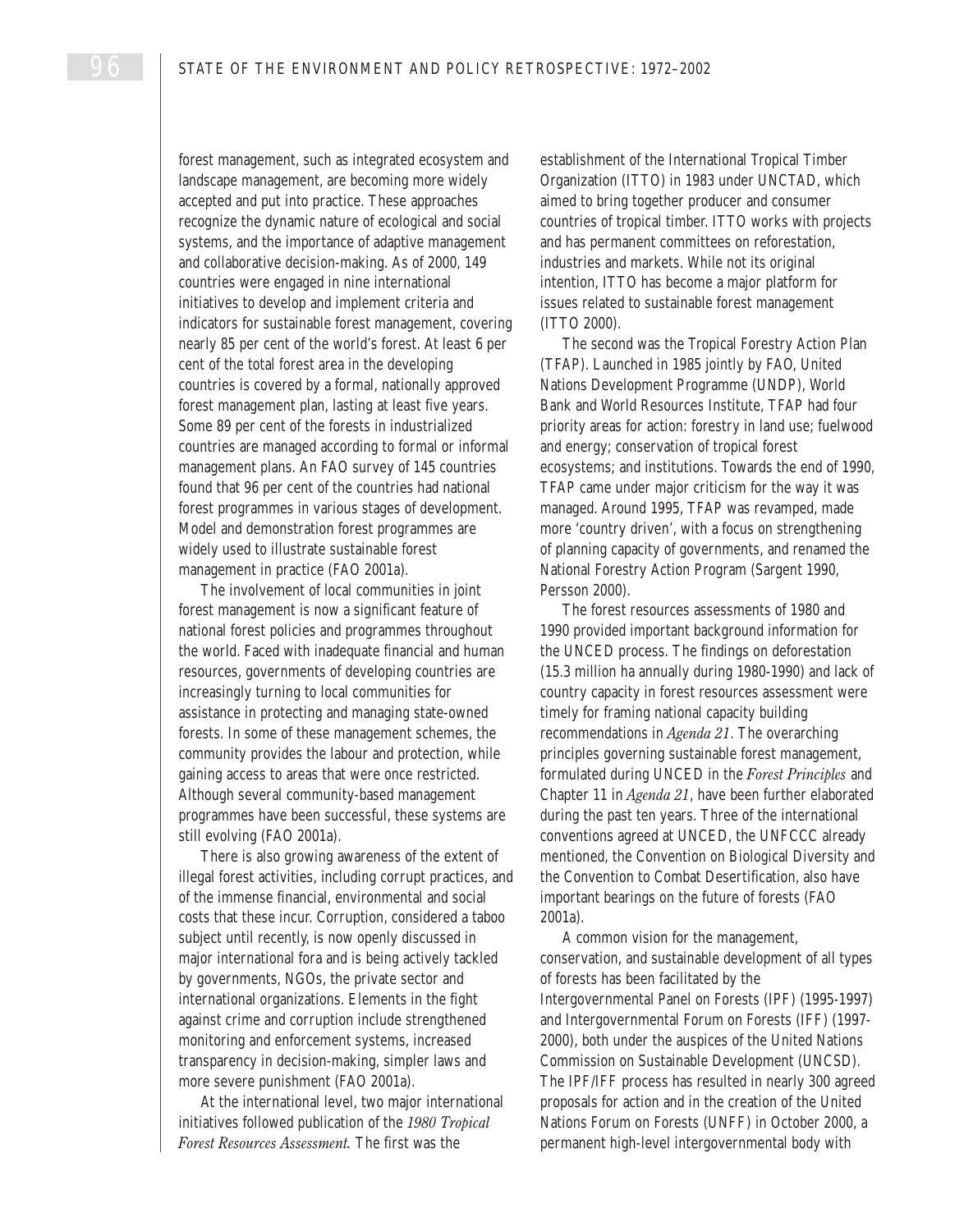universal membership. To support the UNFF and to enhance policy coordination and international cooperation, a Collaborative Partnership on Forests (CPF) was formed by 11 international forest-related organizations both within and outside the UN system. The main operative means of the UNFF is its multiyear programme of work and the plan of action for the implementation of the IPF/IFF proposals for action. Although it is possible that UNFF debates will stimulate national policies and trigger action by CPF organizations, the first session of the UNFF in June 2001 failed to create either a clear mandate or accountability for implementing the proposals for action (IISD 2001c).

An important international challenge, to both South and North, is to ensure sustainability of forest goods, services and biological diversity in all forest types.

The recognition of the importance of forest ecosystems and threats to their integrity by the Stockholm Conference was an important step. However, subsequent work has not halted the loss of valued forest. The assessments show continued deforestation and forest degradation. The concerted action required to control and reverse these trends while also addressing the poverty which is so frequently associated with communities that remain dependent upon forest resources — is long overdue. Dealing successfully with forests as an issue on the international agenda will largely depend on the international community's ability to mobilize political, financial, scientific and technical support for sustainable forest management, particularly in developing countries.

### **References: Chapter 2, forests, global overview**

CIFOR, Government of Indonesia and UNESCO (1999). *World heritage forests: the World Heritage Convention as a mechanism for conserving tropical forest biodiversity.* Bogor, Indonesia, CIFOR

Dixon, R.K., Brown, S., Houghton, R.A., Solomon, A.M., Trexler, M.C. and Wisniewski, J. (1994). Carbon pools and flux of global forest ecosystems. *Science*, 263, 185-190

FAO/UNEP (1982). *Tropical Forest Resources.* Forestry Paper No. 30, Rome, Food and Agriculture Organization

FAO (1995). *Forest Resources Assessment 1990: Global Synthesis.* Forestry Paper No. 124, Rome, Food and Agriculture Organization

FAO (1997). *State of the World's Forests 1997*. Rome, Food and Agriculture Organization

FAO-ECE (2000). *Forest Resources of Europe, CIS, North America, Australia, Japan and New Zealand.* New York and Geneva, United Nations www.unece.org/trade/timber/ [Geo-2-422]

FAO (2000). *Commodity market review, 1999- 2000.* Rome, Food and Agriculture Organization http://www.fao.org [Geo-2-390]

FAO (2001a). *State of the World's Forests 2001*. Rome, Food and Agriculture Organization

FAO (2001b). *Global Forest Resources Assessment 2000*. FAO Forestry Paper 140. Rome, Food and Agriculture Organization

http://www.fao.org/forestry/fo/fra/ [Geo-2-391]

IISD (2001a). *COP-6.bis Final Summary.* International Institute for Sustainable Development http://www.iisd.ca/linkages/downloads/asc/enb121 76e.txt [Geo-2-012]

IISD (2001b). Milestones in Climate Change, International Undertaking Talks. *Linkages Journal,* Vol.6, No.11. International Institute for Sustainable Development

http://www.iisd.ca/linkages/journal/link0611e.pdf [Geo-2-151]

IISD (2001c). Summary of the First Session of the United Nations Forum on Forests: 11-23 June 2001. *Earth Negotiations Bulletin*, Vol.13, No. 83, International Institute for Sustainable Development

ITTO (2000). *Annual Review and Assessment of the World Timber Situation, 1999*. Yokohama, International Tropical Timber Organization http://www.ittn.or.jp [Geo-2-393]

IPCC (2001a). *Climate Change 2001: Impacts, Adaptation and Vulnerability. Contribution of Working Group II to the Third Assessment Report of the Intergovernmental Panel on Climate Change.* Cambridge. United Kingdom, and New York, United States, Cambridge University Press

IPCC (2001b) *Climate Change 2001:Mitigation. Contribution of Working Group III to the Third Assessment Report of the Intergovernmental Panel on Climate Change.* Cambridge, United Kingdom, and New York, United States, Cambridge University Press

Mayers, J., and Bass, S. (1999). *Policy that Works for Forests and People.* London, International Institute for Environment and Development

Persson, R. (2000). Assistance to Forestry: What we have learned. *International Forestry Review,* 2(3), 218-223

Quarto, A. (2002). *The Mangrove Forest. Background paper.* Mangrove Action Project, The Ramsar Convention on Wetlands http://www.ramsar.org/about\_mangroves\_2.htm [Geo-2-392]

Sargent, C. (1990). *Defining the Issues: Some thoughts and recommendations on the recent critical comments on TFAP.* London, International Institute for Environment and Development

Serageldine, I. (1991). *La Protection des Forets Ombrophiles de l'Afrique*. Washington DC, World Bank

UNDP, UNEP, World Bank and WRI (2000). *World Resources 2000-2001*. Washington DC, World Resources Institute

UNEP (2001). *An Assessment of the Status of the World's Remaining Closed Forests*. UNEP/DEWA/ TR.01-2. Nairobi, UNEP

Vanclay, J.K., Bruner, A.G., Gullison, R.E., Rice, R.E. and da Fonseca, G.A.B. (2001). The Effectiveness of Parks. *Science*, Vol.293, No.5532, 1007

Watson, T.R., Noble, R.I., Bolin, B., Ravindranath, N.H., Verardo, J.D. and Doken, J.D. (2000). *Land Use, Land Use Change, and Forestry. A special report.* Intergovernmental Panel on Climate Change. Cambridge, United Kingdom, Cambridge University Press

WRI (1997). *The Last Frontier Forests: Ecosystems and Economics on the Edge*. Washington DC, World Resources Institute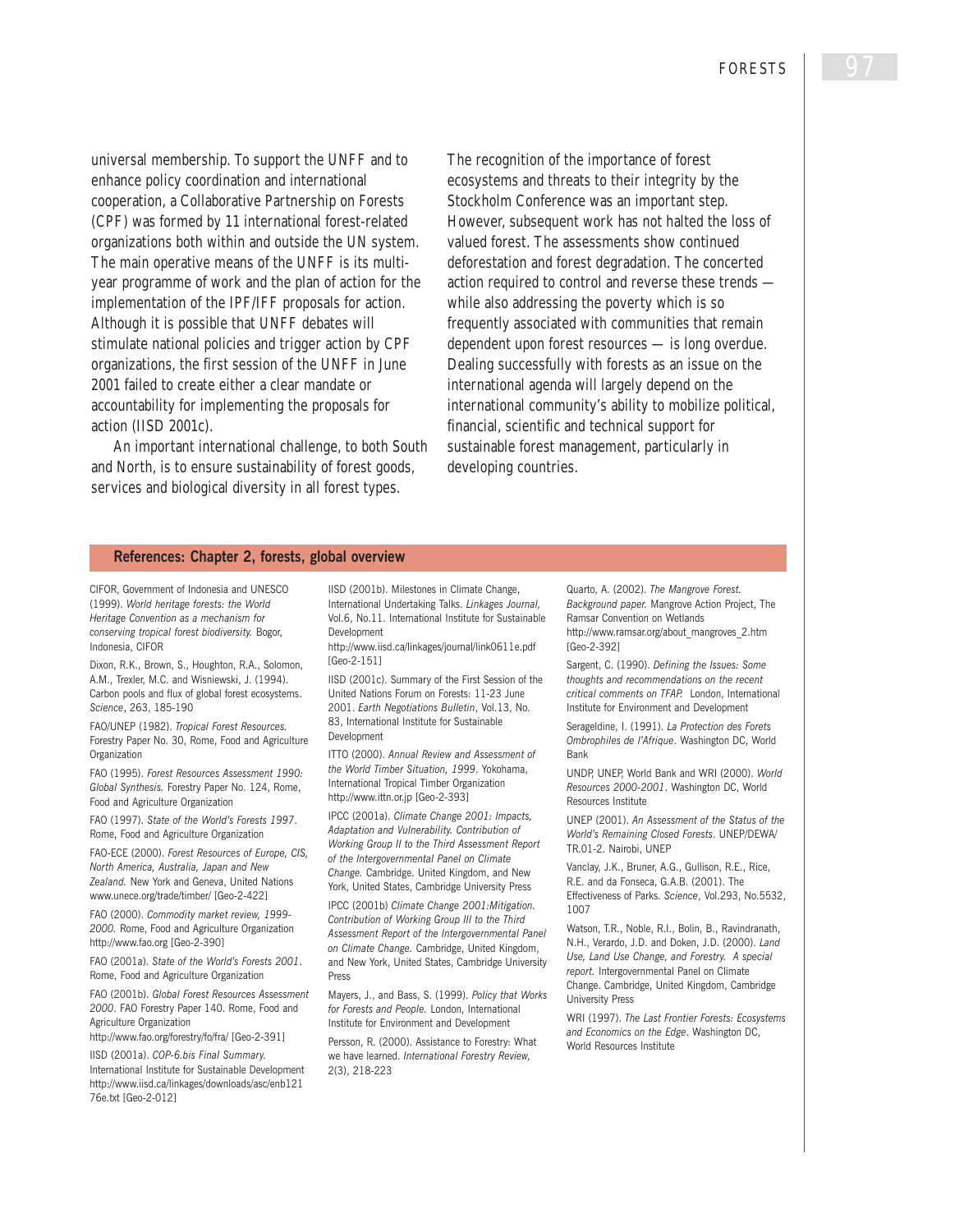### **Forests: Africa**

Africa's forest cover is estimated at 650 million ha, constituting 17 per cent of the world's forests (FAO 2001a). The major forest types are dry tropical forests in the Sahel, Eastern and Southern Africa, moist tropical forests in Western and Central Africa, subtropical forest and woodland formations in Northern Africa and the southern tip of the continent, and mangroves in the coastal zones. They include a number of international biodiversity hotspots (Mittermeier and others 2000). Only 1 per cent of forests in Africa have been planted.

African forests provide many goods and services. A study in Madagascar estimated the value of forest products to the local villages to be US\$200 000 over ten years (Kremen and others 2000). In Ghana, it is estimated that 16-20 per cent of the local population's food supply is met from forest products, and as many as 150 animal and plant species are used. The Cross River State rainforest of Nigeria is home to more than 700 species of plants and animals, some 430 of which are used as non-timber forest products (ODA 1994).

Deforestation, both for commercial timber and to make room for agriculture, is the major concern and represents an enormous loss of natural economic wealth to the continent. Selective vegetation removal (during logging and woodfuel collection) contributes to loss of forest quality and biodiversity. Overharvesting of non-timber forest resources, including medicinal plants, adds to this problem. There is also concern that the bushmeat trade, which is prevalent in Central and Western Africa, may be endangering a number of



**Forest extent: Africa**

### **Some 22 per cent of Africa is still forested but during 1990–2000 Africa lost more than 50 million ha, at an annual average rate of 0.7 per cent a year**

*Note: dark green represents closed forest, more than 40 per cent covered with trees more than 5 metres high; mid-green represents open (10–40 per cent coverage) and fragmented forest; light green represents other woodland, shrubland and bushland*

*Source: FAO 2001a*

forest-dwelling mammals. The pressures on forests and woodlands are exacerbated by the construction of access roads (by forestry and mining companies), which opens up closed forest areas, making the resources more accessible, and their trade more profitable.

|                       | total land area<br>(million ha) | total forest 1990<br>(million ha) | total forest 2000<br>(million ha) | % of land<br>forested in 2000 | change 1990-2000<br>(million ha) | % change<br>per year |
|-----------------------|---------------------------------|-----------------------------------|-----------------------------------|-------------------------------|----------------------------------|----------------------|
| Central Africa        | 524.3                           | 249.4                             | 240.3                             | 45.8                          | $-9.1$                           | $-0.37$              |
| <b>Fastern Africa</b> | 243.8                           | 38.8                              | 35.4                              | 14.5                          | $-3.4$                           | $-0.87$              |
| Northern Africa       | 851.0                           | 77.1                              | 67.9                              | 8.0                           | $-9.2$                           | $-1.22$              |
| Southern Africa       | 679.8                           | 239.1                             | 222.0                             | 32.6                          | $-17.1$                          | $-0.70$              |
| Western Africa        | 605.6                           | 85.1                              | 72.5                              | 12.0                          | $-12.6$                          | $-1.53$              |
| Western Indian Ocean  | 58.9                            | 13.0                              | 11.9                              | 20.1                          | $-1.1$                           | $-0.90$              |
| <b>Africa</b>         | 2 9 6 3 . 3                     | 702.5                             | 649.9                             | 21.9                          | $-52.6$                          | $-0.7$               |

### **Change in forested land 1990–2000 by sub-region: Africa**

*Source: compiled from FAO 2001b Note: numbers may not add due to rounding*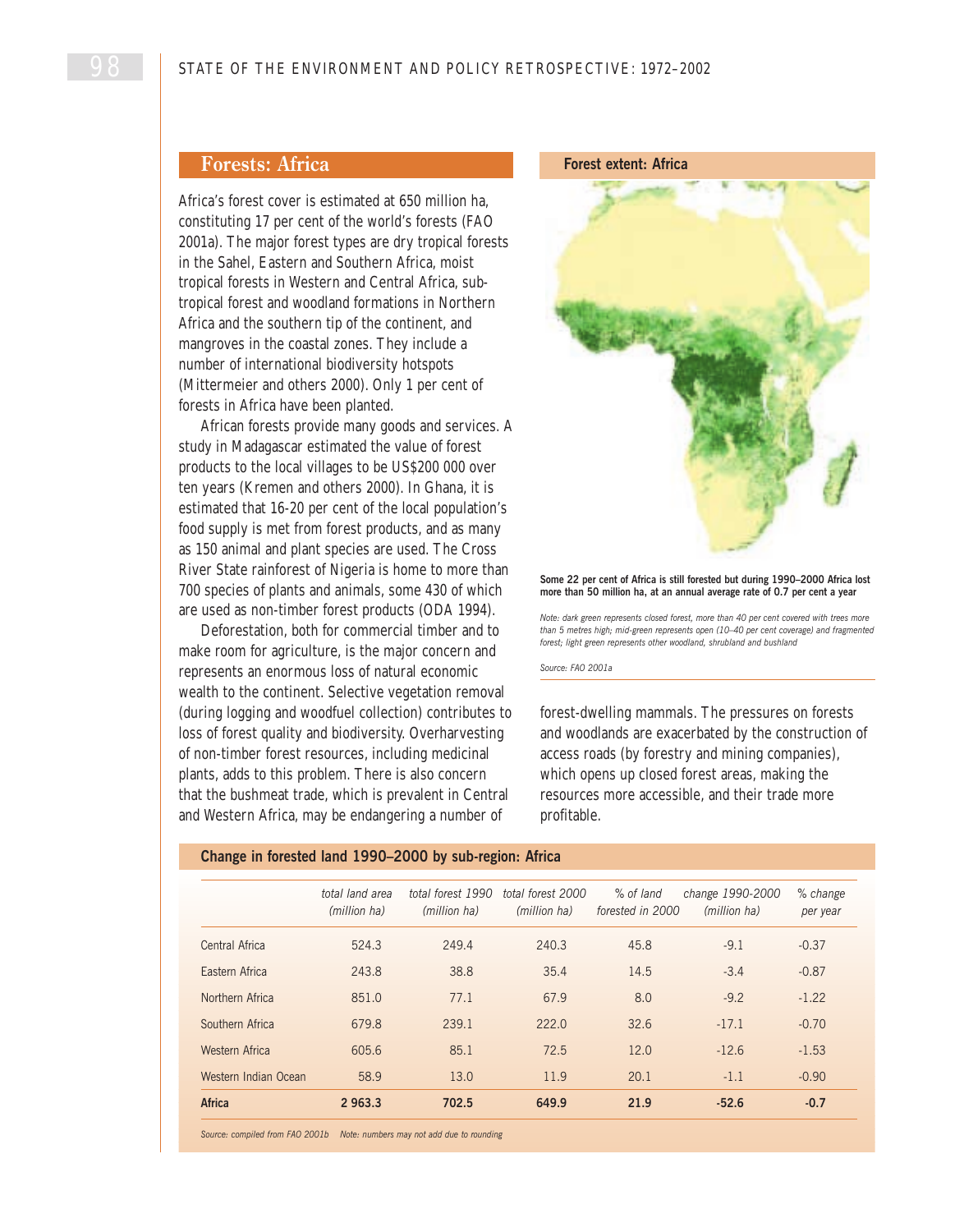### **Forest clearance**

The annual rate of change in total forest area (land with at least 10 per cent tree cover and 0.5 ha area) from 1990 to 2000 for the whole of Africa was estimated to be -0.74 per cent, equivalent to losing more than 5 million ha of forest a year, an area roughly the size of Togo and the highest rate of any region. Countries with the highest annual deforestation rates are Burundi (9.0 per cent), Comoros (4.3 per cent), Rwanda (3.9 per cent) and Niger (3.7 per cent). In terms of area deforested during 1990–2000, Sudan tops the list with 9.6 million ha, followed by Zambia (8.5 million ha), Democratic Republic of Congo (5.3 million ha), Nigeria (4.0 million ha) and Zimbabwe (3.2 million ha). Only seven countries increased their forest areas over the same period (FAO 2001a).

Economic development strategies and lax implementation of forest protection regulations are the principal pressures on forest resources. Governments in Western and Central Africa have given concessions to private firms for logging selected species. The timber is mostly exported to earn foreign exchange. In countries such as Angola, the Democratic Republic of Congo and Sierra Leone political instability and war have further contributed to deforestation. Forest clearance has negative economic impacts through loss of future export opportunities, tourism revenue and pharmaceutical development options. The annual cost of deforestation in Uganda has been conservatively estimated at US\$3-6 million (NEMA 2000).

Weak and ineffective policies have contributed to forest clearance. In Eastern Africa, for example, forestry departments throughout the 1980s were given a low priority, resulting in weak or outdated policies, laws and regulations governing forest management. In Southern Africa, most forestry policies and laws were enacted in the 1970s, and have since become obsolete with small and non-deterrent fines for non-compliance. Policy failures in Western Africa include lack of attention to developing alternative energy sources, inadequate funding of forestry departments, lack of support for private investment in sustainable forest management and reforestation, and out-dated concepts of forest conservation and community participation. However, levels of awareness on forestry issues have been greatly raised through international lobbying, extension services and the activities of NGOs. Several

### **Agricultural encroachment in Uganda and Kenya**

In Mt Elgon National Park, on the Uganda/Kenya border, agricultural encroachment in the 1970s and 1980s laid bare more than 25 000 ha of virgin forest. In Kibale National Park, Uganda, encroachers cleared more than 10 000 ha of forest. In Mabira Forest Reserve, the Kanani Cooperative Farmers Society entered the forest in 1975. The district administration perceived them as a self-help project rather than as encroachers, and gave cultivation permits to 115 of their members. The permits specified that no more forested land should be cleared, valuable timber tree species should be preserved, and no buildings should be erected. Regulations were not enforced and by 1981 more than 1 800 people had moved in and degraded more than 7 200 ha of the reserve.

In Kenya, between 1995 and 2000, the whole of the indigenous forest in the Imenti Forest Reserve on the slopes of Mt Kenya was illegally converted into cropland. Designated as a forest reserve since 1932, under which no clearance activities were permitted, forest policies clearly failed to provide adequate protection. Landsat images below show loss of forest (red); each image is about 20 km wide.



*Sources: NEMA 2000, KWS 1999, Landsat TM 17 March 1995, Landsat ETM 5 February 2000*

countries are now correcting these institutional weaknesses, and forest policies are being reviewed, revised or redrafted. Communities have become more involved in policy making, as well as in implementing forest management strategies. International cooperative initiatives have been developed in Southern and Central Africa (FAO 2001b).

Clearing of forests for agriculture has played a significant role in deforestation. In Northern Africa, 13 per cent of forest cover was lost during 1972–92, and in Nigeria deforestation of riparian forests and savannahs for agricultural development was estimated at more than 470 000 ha a year during 1978–96 (DoF Nigeria 1996). In Africa as a whole, 60 per cent of the tropical forest cleared between 1990 and 2000 has been converted into permanent agricultural smallholdings (FAO 2001a).

Some large-scale reforestation programmes have been implemented but most have introduced monocultures without the biological diversity of the natural forests they replace. While some of the more arid countries have increased the size of their forests, reforestation programmes have done little to slow deforestation rates, particularly in moist tropical forests (ADB 2000, FAO 2001a).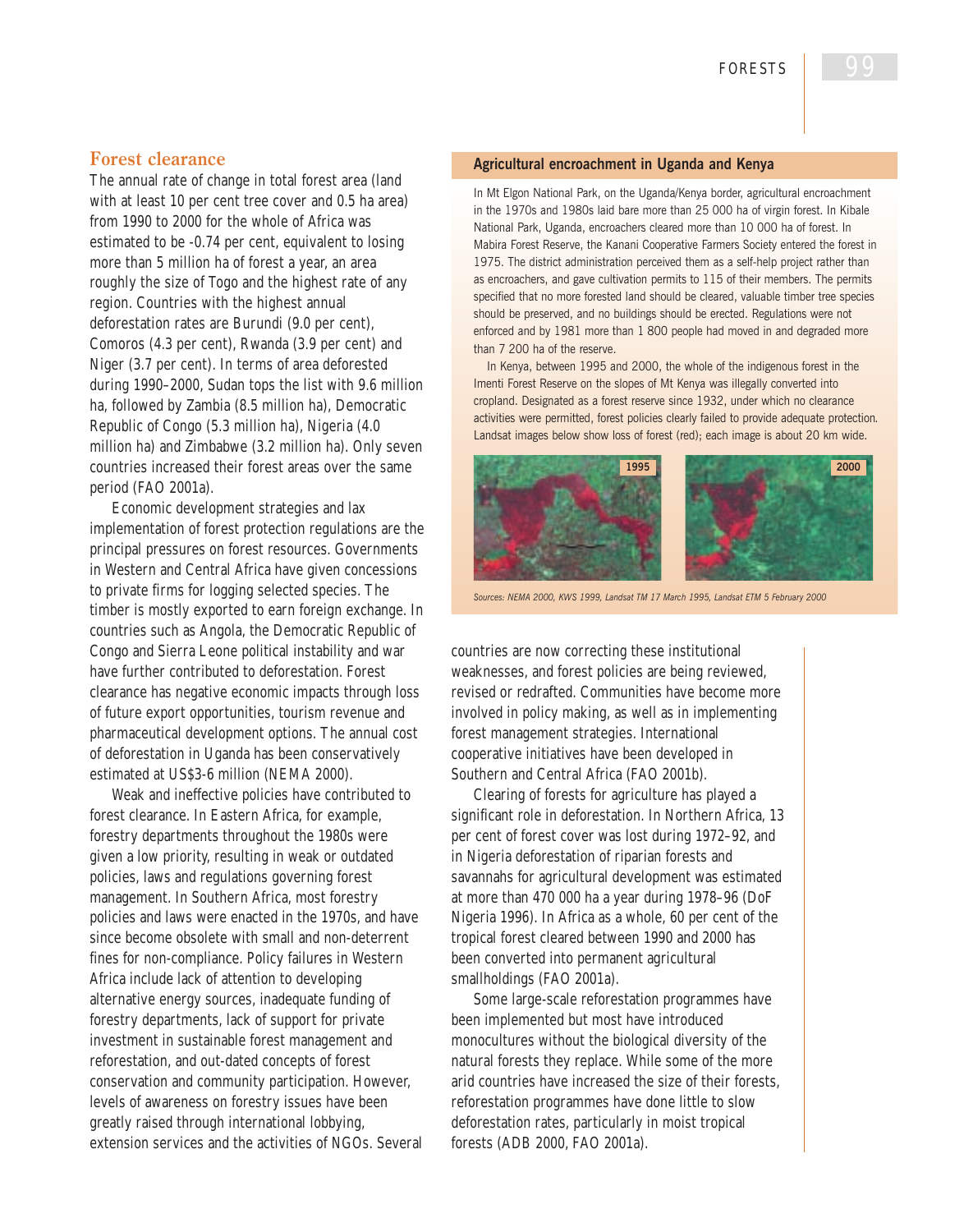Another response has been to designate forests as protected areas. Some 11.7 per cent of African forests have protected area status (FAO 2001a). While the establishment of protected areas has increased the availability and quality of information on forest resources, promoted public awareness and created refuges for endangered species, these areas will meet their objectives only if protection measures are enforced (see box on page 99).

Commercial forestry management has evolved towards a more sustainable philosophy. The forest ecosystem is becoming the focus of management, rather than timber extraction, and non-timber forest resources are given consideration. In Southern Africa, there is a growing realization of the importance of trade in forest products from sustainably managed forests, and a small proportion of forests in Namibia, South Africa and Zimbabwe have been certified by the Forest Stewardship Council (FAO 2001a).

Community-based forest management schemes are also being established, with considerable benefits to community income levels and forest conservation. In Eastern Africa, agroforestry schemes are being introduced to meet the dual need for agricultural production and tree products from smallholdings. In Kenya, afforestation and reforestation at household and commercial scale have been able to supply people with fuelwood, poles, sawn wood, wood-based panels, and pulp and paper.

significantly to degradation of forests and wooded areas such as savannahs. In many countries of Central and West Africa, more than 80 per cent of domestic energy requirements are met from woodfuel (FAO 2001a). In sub-Saharan Africa, traditional fuels accounted for 63.5 per cent of total energy use in 1997 (World Bank 1999). Use of wood for fuel in Eastern Africa amounts to 1-2 kg/person/day, and in Madagascar and Comoros collection of wood for fuel is the largest cause of forest clearance (UNEP 1999). Wood collection often changes the species composition of forest or woodland. In addition, nutrients are removed from the ecosystem, and animals may be deprived of shelter and nesting material (DEA&T 1999). In Zambia, some 430 km2 of woodland are cleared annually to produce more than 100 000 tonnes of charcoal (Chenje 2000). This generates about US\$30 million, and is the sole income for about 60 000 people (Kalumiana 1998). Rural electrification is being promoted in some countries but the rural poor often cannot afford the tariffs or the costs of electrical appliances (Chenje 2000).

Commercialization of crafts such as basket making is also causing the disappearance of some plant species. The major source of weaving material in Botswana, Mozambique, Namibia, South Africa and Zimbabwe is fibre from palm leaves and brown dye from *Berchemia* bark. In Botswana, the traditionally conserved *Berchemia* trees are fast becoming scarce (SADC, IUCN & SARDC 2000). Tatamaca, ebony and baobab have almost become extinct from the Western Indian Ocean islands due to selective overexploitation (UNEP 1999).

### **Loss of forest quality**

Fuelwood collection and charcoal production contribute

### **References: Chapter 2, forests, Africa**

ADB (2000). *Gender, Poverty And Environmental Indicators on African Countries 2001-2002.* Abidjan, African Development Bank

Chenje, M. (ed., 2000). *State of the Environment Zambezi Basin 2000*. Maseru, Lusaka and Harare, SADC/IUCN/ZRA/SARDC

DEA&T (1999). *State of the Environment South Africa*. Pretoria, Department of Environmental Affairs & Tourism

DoF Nigeria (1996). *Preliminary Report on the Assessment of Landuse and Vegetation Changes in Nigeria between 1978 and 1993/95.* Lagos, Federal Department of Forestry

FAO (2001a). *Global Forest Resources Assessment 2000*. FAO Forestry Paper 140. Rome, Food and Agriculture Organization

http://www.fao.org/forestry/fo/fra/ [Geo-2-394]

FAO (2001b). *State of the World's Forests 2001*. Rome, Food and Agriculture Organization

Kalumiana, O.S. (1998). *Woodfuel Sub-Programme of the Zambia Forestry Action Programme*, Lusaka, Ministry of Environment & Natural Resources

Kremen, C., Niles, J.O., Dalton, M.G., Daily, G.C., Ehrlich, P.R., Fay, J.P., Grewal, D. and Guillery, R.P. (2000). Economic Incentives for Rain Forest Conservation Across Scales. *Science*, 9 June 2000, 1828-2832

KWS (1999). *Aerial Survey of the Destruction of Mt. Kenya, Imenti and Ngare Ndare Forest Reserves*. Nairobi, Kenya Wildlife Service

Mittermeier, R.A., Myers, N., Gil, P.R. and Mittermeier, C.G. (2000). *Hotspots; the Earth's Biologically Richest and Most Endangered Terrestrial Ecoregions*. Washington DC, CEMEX and Conservation International

NEMA (2000). *State of the Environment Report for Uganda 2000*. Kampala, National Environment Management Authority

ODA (1994). *Overview of a Planning Process for Sustainable Management of the Forest of Cross River State, Calabar, Nigeria.* UK Technical Report of the Overseas Development Administration. London, ODA

SADC, IUCN & SARDC (2000). *Biodiversity of Indigenous Forests and Woodlands in Southern Africa.* Maseru and Harare, SADC/IUCN/SARDC

UNEP (1999). *Western Indian Ocean Environment Outlook*. Nairobi, United Nations Environment Programme

World Bank (1999). *World Development Indicators 1999.* Washington DC, World Bank http://www.worldbank.org/data [Geo-2-395]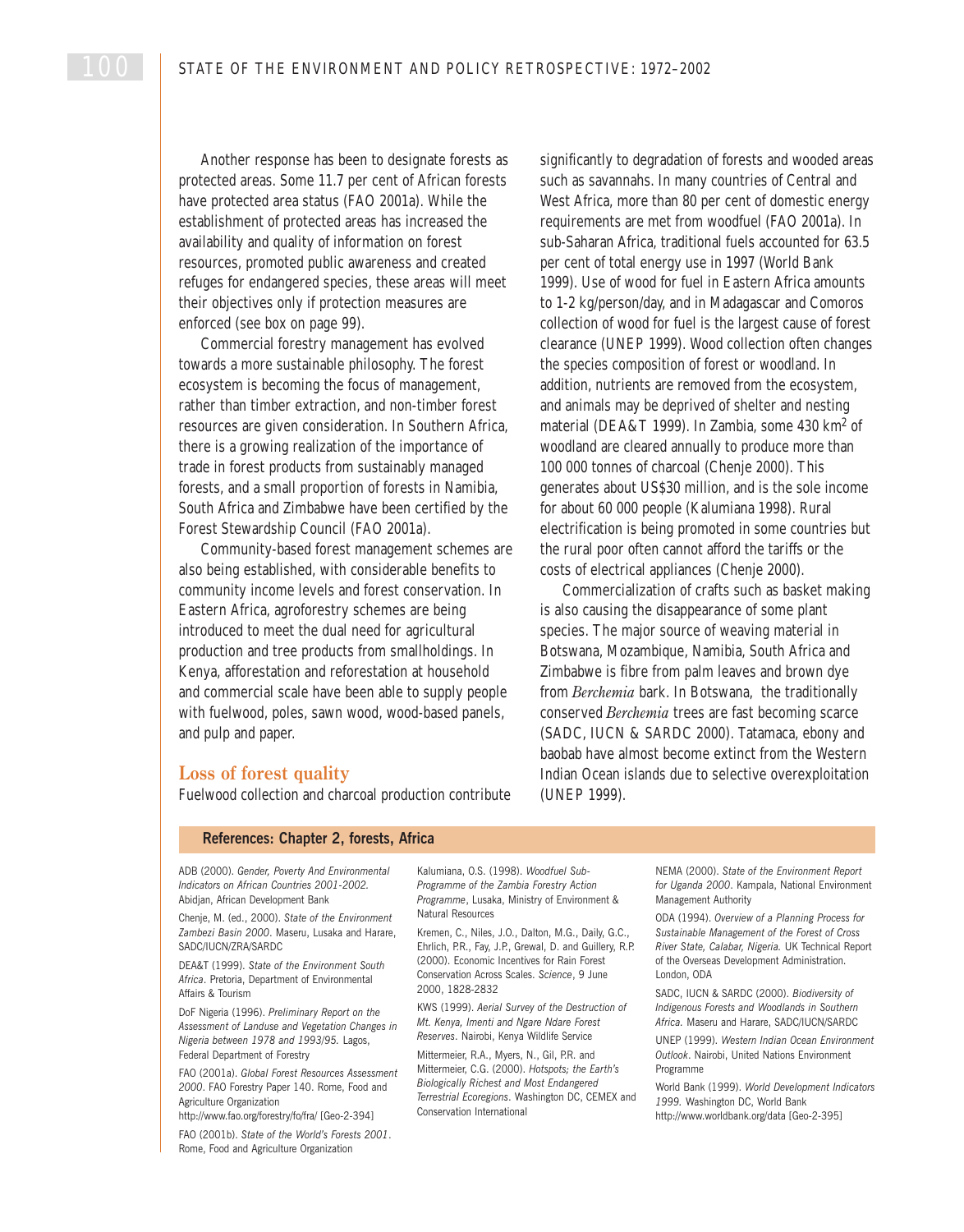### **FORESTS**

**Asia and the Pacific is still forested and deforestation, while continuing, is at a relatively low rate an annual average of 0.1 per cent a year**

*Note: dark green represents closed forest, more than 40 per cent covered with trees more than 5 metres high; mid-green represents open (10–40 per cent coverage) and fragmented forest; light green represents other woodland, shrubland and bushland Source: FAO 2001a*

### **Forests: Asia and the Pacific**

Asia and the Pacific region accounts for 18.8 per cent of global forests. Within the region, Northwest Pacific and East Asia has the largest forest area (29.3 per cent of the regional total), followed by Southeast Asia (29.1 per cent), Australia and New Zealand (22.3 per cent), South Asia (11.7 per cent), South Pacific (4.8 per cent) and Central Asia (2.7 per cent) respectively. Average per capita availability of forest area in the region in 2000 was 0.2 ha, less than one-third of the world average of 0.65 ha per person (FAO 2001a).

### **Forest degradation and deforestation**

Deforestation and forest degradation are critical issues, threatening biodiversity, ecosystem stability and the long-term availability of forest products as well as depleting the natural resource base underpinning many national economies (UNESCAP and ADB 2000). Population pressure, heavy dependence on fuelwood, timber and other products, as well as conversion of forests to agricultural, urban and industrial land are the underlying factors for deforestation in the region. Forest degradation and deforestation has also resulted from overgrazing and shifting cultivation. In addition, as forests have become degraded, so fire, pests, diseases and natural disasters have caused greater damage. Construction of irrigation schemes, dams and reservoirs as well as mining are further causes of deforestation (ADB 2000a) while armed conflict has also taken a toll in some countries (UNESCAP and ADB 2000).

**Forest extent: Asia and the Pacific** 



The latest *Global Forest Resources Assessment* (FAO 2001a) showed that, within the region, annual deforestation rates were highest in Southeast Asia at 1 per cent (equivalent to 2.3 million ha per year), whereas Northwest Pacific and East Asia had an increase of 1.85 million ha annually, due mainly to afforestation in China.

More that 40 per cent (and the highest diversity) of the world's mangroves grow along the coasts of South and Southeast Asia. A further 10 per cent grow in the Pacific. Mangrove forests provide numerous benefits to people and the environment but they are disappearing at an alarming rate in this region. More than 60 per cent (some 11 million ha) of Asia's mangroves have already been converted to

|                                    | total land area<br>(million ha) | total forest 1990<br>(million ha) | total forest 2000<br>(million ha) | % of land<br>forested in 2000 | change 1990-2000<br>(million ha) | % change<br>per year |
|------------------------------------|---------------------------------|-----------------------------------|-----------------------------------|-------------------------------|----------------------------------|----------------------|
| Australia and New Zealand          | 795.0                           | 164.9                             | 162.5                             | 20.4                          | $-2.4$                           | $-0.1$               |
| Central Asia                       | 391.6                           | 16.6                              | 19.3                              | 4.9                           | 2.7                              | 1.6                  |
| Northwest Pacific and<br>East Asia | 1 147.8                         | 195.2                             | 212.7                             | 18.5                          | 17.4                             | 0.9                  |
| South Asia                         | 640.3                           | 86.3                              | 85.3                              | 13.3                          | $-1.0$                           | $-0.1$               |
| Southeast Asia                     | 434.5                           | 234.7                             | 211.4                             | 48.7                          | $-23.3$                          | $-1.0$               |
| South Pacific                      | 53.9                            | 36.4                              | 35.1                              | 65.2                          | $-1.2$                           | $-0.4$               |
| Asia and the Pacific               | 3 4 6 3 . 2                     | 734.0                             | 726.3                             | 21.0                          | $-7.7$                           | $-0.1$               |

### **Change in forested land 1990–2000 by sub-region: Asia and the Pacific**

*Source: compiled from FAO 2001a Note: numbers may not add due to rounding*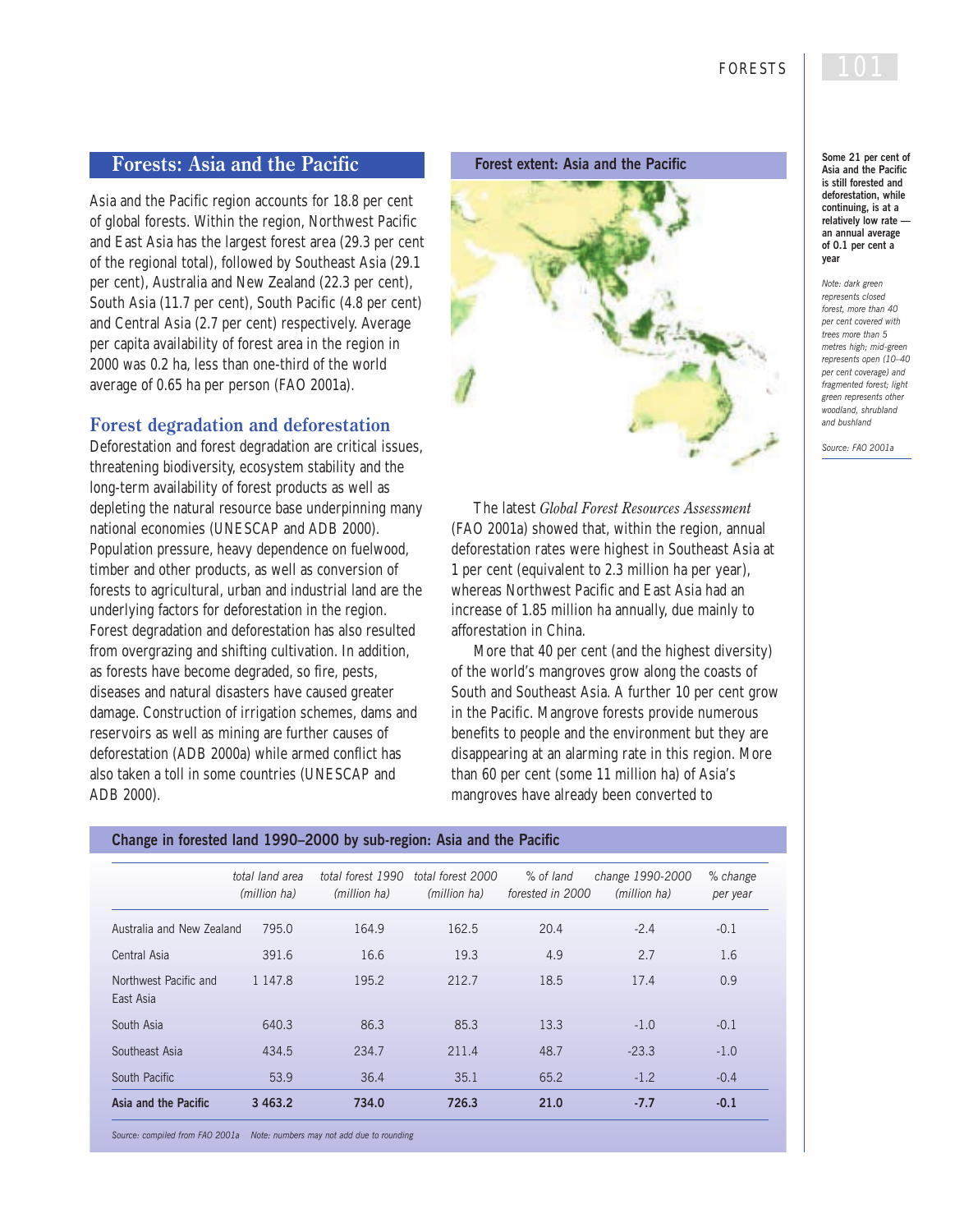aquaculture and more have been cleared to make way for rice farming or urban and industrial land use. Those that remain are exploited for timber, fuelwood, tannin and food items (UNESCAP and ADB 2000).

### **Drivers of forest degradation**

Many countries are highly dependent on wood to meet national energy needs and this use accounts for some three-quarters of total roundwood production (UNESCAP and ADB 2000). The contribution of fuelwood to total energy consumption varies widely, from less than 5 per cent to more than 85 per cent. In Nepal, for example, fuelwood accounts for 70 per cent of the country's total energy demand (Bhatta and Shrestha 1996). Where fuelwood collection relies primarily on natural forests, it can be a major contributor to forest degradation and depletion. Overharvesting in steep areas is a particular cause for concern as it may impair the forest's protective functions of safeguarding watersheds and river flow (UNESCAP and ADB 2000).



**Commercial logging, as here in Myanmar, is an important cause of deforestation in parts of Asia and the Pacific**

*Source: UNEP, Aye Myint Than, Topham Picture point*

Fire is an important and recurring phenomenon in many forest ecosystems. In Asia and the Pacific, the severity of forest fires has been exacerbated by droughts and by land clearance. As a result, forest fires have become a major cause of deforestation in many countries, especially in East and Southeast Asia. The Indonesian fires of 1996-97 are the best known example but serious forest fires have also occurred in Australia, China and Mongolia in recent years. In response, fire detection and monitoring systems are now in place in several countries and the Association of Southeast Asian Nations (ASEAN) has established a Forest Fire Management Centre in Thailand to provide training and research (FAO 2001a).

Much forest degradation in the Pacific Island countries (PICs) stems from commercial logging. While providing substantial income to some countries, large-scale operations have degraded large proportions of the islands, affecting biodiversity, changing the hydrochemical balance and reducing food availability. New Zealand and Australia have also lost large amounts of their native forest and vegetation. Nearly 70 per cent of New Zealand was covered with native forest before the Europeans arrived in the early 19th century; it now covers only 16 per cent of the land area (MFE New Zealand 1997). In the 1970s and 1980s, the Government of New Zealand introduced subsidies to clear forests for agricultural production and exotic forestry which, compounded with artificially low stumpage fees, encouraged overexploitation of forests. The subsequent removal of these subsidies has resulted in some marginal pasture reverting to scrub and forest.

### **Policy responses**

The downside of forest clearance and degradation has been widely recognized and many governments have implemented forestry legislation and programmes that aim at conservation and afforestation. Some countries are also opting to control the clearance of land outside conservation and protection areas. Logging bans now exist on 10 million ha but have met with mixed success. In countries such as Cambodia, Indonesia and Thailand, implementation has been inadequate whereas bans in New Zealand and Sri Lanka which have shifted harvesting to alternative sources have proved effective (FAO 2001b). Zero burning policies have been adopted by Thailand and Malaysia. Some countries have introduced economic instruments for the conservation of forest resources. For example, afforestation fees and licences are used in China to strengthen the cultivation, protection and management of forests. In Lao PDR, logging quotas are issued and distributed to the provinces as provincial quotas (ADB 2000b). Government commitment to the protection of forests is best exemplified by the case of Bhutan where, in 1995, it was mandated that the country must keep at least 60 per cent of its total land area under forest cover.

The region contains 60 per cent of the world's plantation forests. Whilst plantation forests are usually a poor substitute for natural forests in terms of maintaining biodiversity, they can supplement and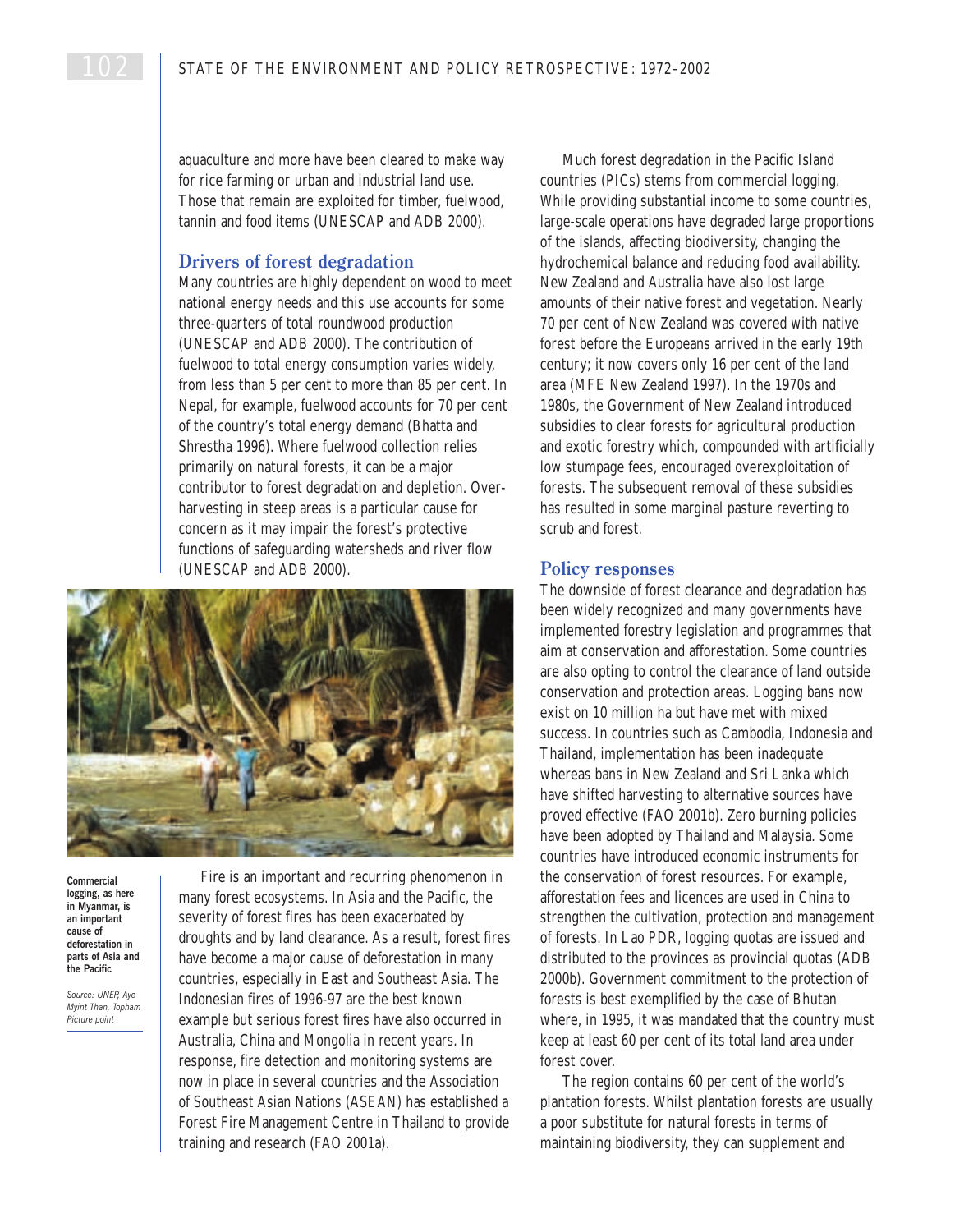**FORESTS** 

substitute wood and other supplies from natural forests, thereby reducing pressure on and disruption to the latter. They also perform many of the environmental services of natural forests, including carbon sequestration, watershed protection and land rehabilitation, and they provide income and employment. A number of governments are increasing plantations to reap these benefits (see box).

Local community participation in the management of forests has been gaining pace since the late 1970s. In Nepal, regulations for handing over particular forest areas to groups of forest users were drawn up in 1974. Forest users' groups protect, manage, use the forest area, share all benefits among users and possess exclusive rights to forest income (ADB 2000a). Of Nepal's total forestry sector investment, 36 per cent is earmarked for community forestry. In India, Joint Forest Management was introduced in 1990 and about 45 000 village communities in 21 states are involved in managing more than 11 million hectares of degraded forests (MoEF 1999). The community provides any labour required to improve degraded areas and protects the forest while it regenerates. In time the state gains a revitalized forest and the income from selling its products. A portion of the income from selling timber is given to the community in addition to the right to gather non-wood forest products (FAO 2001b)

In Viet Nam, more than 500 000 ha of wellstocked, national forests have been turned over to local communities, mostly of indigenous people, while in the Philippines a system of Integrated Protected Areas attempts to protect biodiversity and involve communities as stakeholders in managing forests.

### **Forest plantations: Asia and the Pacific**

The Chinese government began afforestation programmes in the 1970s. Forest coverage increased from 13.9 per cent in 1993 to 17.5 per cent in 2000. By 2001, the total afforested area in China had reached 46.7 million ha. Several countries have ambitious plans for the future:

- Viet Nam has set a target to create 5 million ha of additional forest area in the next 10 years;
- the Philippines Master Plan for Forestry has set a target for 2.5 million ha to be planted between 1990 and 2015;
- China plans to establish 9.7 million ha of plantations between 1996 and 2010; and
- Australia aims to treble its plantation area to 3 million ha by 2020.

*Sources: Chan and others (2001), FAO (2001a), UNESCAP and ADB (2000)* 

The PICs have also emphasized the establishment of community-based conservation areas but some countries still lack formal legislation or institutionalized programmes prohibiting the cutting of trees and forests outside protected areas. For some PICs, where customary management is still very strong, there are traditional practices that protect areas from land clearance.

Both Australia and New Zealand are committed to sustainable forest management. These commitments are formalized in Australia's Nation Forest Policy State of 1992 and New Zealand's Resource Management Act of 1991. In both countries the felling of trees and clearing of bush generally requires formal assessment and approval. In New Zealand, more than 99 per cent of annual roundwood harvests came from plantations in 1997 and several forests have received certification through the Forest Stewardship Council (FAO 2001a).

### **References: Chapter 2, forests, Asia and the Pacific**

ADB (2000a). *Asian Environment Outlook 2001, Second Discussion Draft*. Manila, Asian Development Bank

ADB (2000b). *Environments in Transition: Cambodia, Lao PDR, Thailand, Vietnam.* Manila, Asian Development Bank

Bhatta, G.R. and Shrestha, D.L. (1996). An overview of woodfuel supply and management status in Nepal. *Wood Energy News,* 11, 1, 7-8

Chan, L., Jian, W., Jijian, Y., Chen, J., Yong, F. and Zhiha, Z. (2001). *China: Timber Trade and Protection of Forestry Resources*. Paper presented at the 5th meeting of the Second Phase of the China Council Working Group on Trade and Environment (CCICED), August 2001

FAO (2001a). *Global Forest Resources Assessment 2000*. FAO Forestry Paper 140. Rome, Food and Agriculture Organization

http://www.fao.org/forestry/fo/fra/ [Geo-2-396] FAO (2001b). *State of the World's Forests 2001*.

Rome, Food and Agriculture Organization MoEF India (1999). *National Forestry Action Programme – India: Vol.1: Status of Forestry in India*. New Delhi, Government of India

MFE New Zealand (1997). *The State of New Zealand's Environment 1997*. Wellington, Ministry for the Environment of New Zealand

UNESCAP and ADB (2000). *State of the Environment in Asia and Pacific 2000*. Economic and Social Commission for Asia and the Pacific and Asian Development Bank. New York, United Nations

http://www.unescap.org/enrd/environ/soe.htm [Geo-2-266]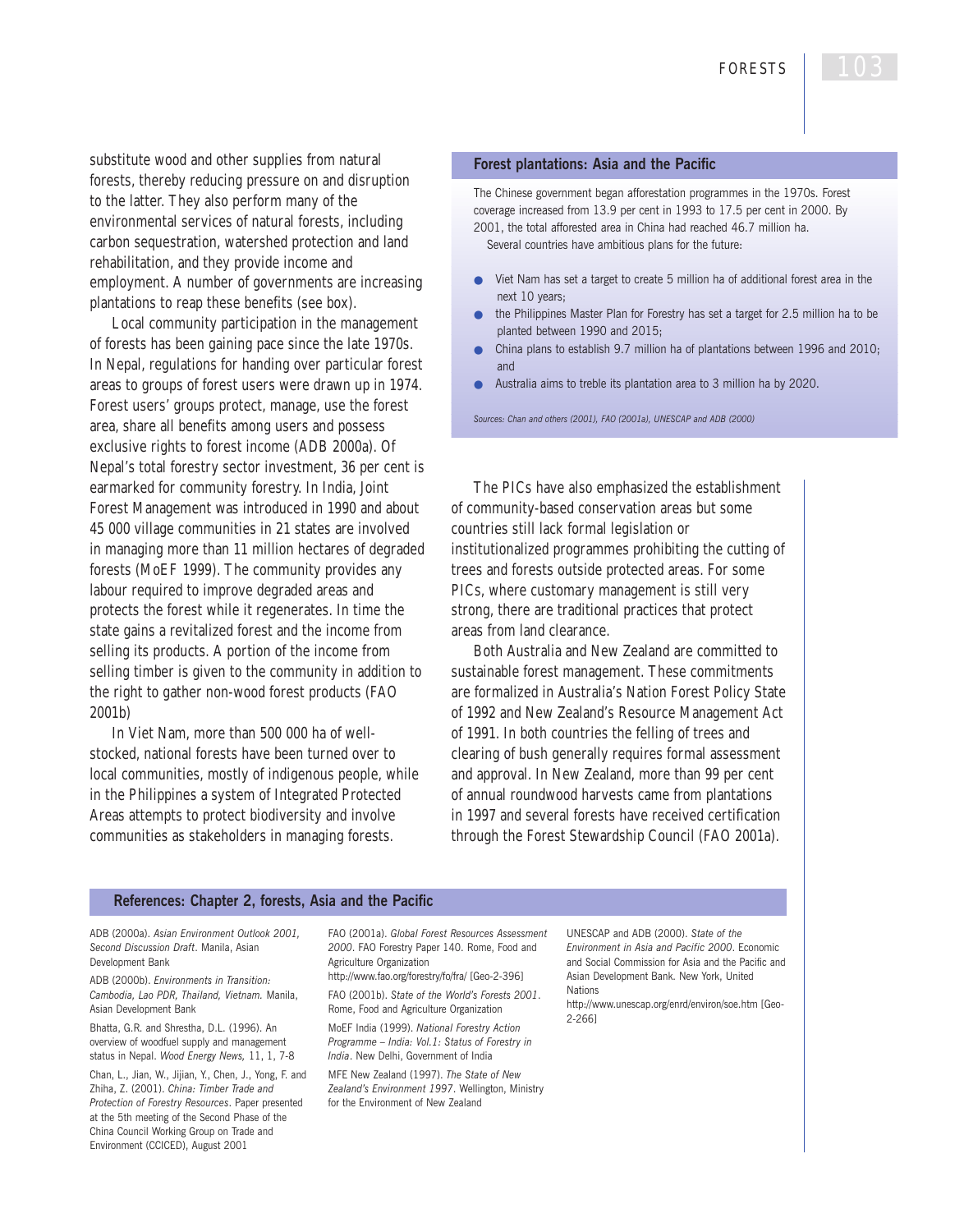### **Forests: Europe**

Europe's 1 051 million ha of forests comprise 27 per cent of the world's total forested area and cover 45 per cent of the European landscape. Forest cover ranges from 0.3 per cent in Iceland to 72 per cent in Finland (FAO 2001a). A wide variety of boreal, temperate and sub-tropical forest types are represented, as well as tundra and montane formations. Since the 1970s, afforestation has gradually increased the area under forests: between 1990 and 2000 almost 9.3 million ha were added (FAO 2001a). However, old growth forests and forests of indigenous tree species are decreasing. Forest practices, relying on monocrop plantations and evenaged stands of exotic species, have not been conducive to maintaining biological diversity.

Some countries, particularly those with extensive forest cover (Finland, France, Germany and Sweden), consider their forests in an integrated context with landscapes and biodiversity. In theory, this means a broader, more responsible approach to forest practices. Others, particularly those with little forest cover (for example, Ireland and Spain), are more interested in rapid forest growth for commercial or watershed

protection purposes. Sustainable forest management remains a challenge for many European countries.

### **Loss of natural forests and forest degradation**

In the Baltic States and western part of the Former Soviet Union (FSU), most deforestation from felling took place in the first half of the 20th century. After World War II, enormous reforestation programmes were carried out alongside industrial logging. In the Russian Federation, there has been a sharp decline in the extraction of forest products in recent years linked to the general decline of industry throughout the FSU. In the late 1990s, total removals amounted to only between one-quarter and one-third of the amounts extracted in the 1970s and 1980s (FAO 2001a).

Significant areas of forest were nationalized as early as 1918 in the FSU and in the 1950s in the countries of Central and Eastern Europe (CEE), and protected categories of forest were established (OECD and World Bank 1993). With increasing poverty in these countries and a loss of traditional communist era livelihoods, protected areas and forests in CEE are now under pressure from illegal tree felling which, in some places, has pushed some rare species to the

**increased by more than 9 million ha — or nearly 1 per cent — during 1990–2000**

*Note: dark green represents closed forest, more than 40 per cent covered with trees more than 5 metres high; midgreen represents open (10–40 per cent coverage) and fragmented forest; light green represents other woodland, shrubland and bushland*

*Source: FAO 2001a*



### **Change in forested land 1990–2000 by sub-region: Europe**

| Central Europe | (million ha)<br>209.3 | (million ha)<br>48.9 | (million ha)<br>50.3 | forested in 2000<br>24.0 | (million ha)<br>1.3 | per year<br>0.3 |
|----------------|-----------------------|----------------------|----------------------|--------------------------|---------------------|-----------------|
| Eastern Europe | 1 789.3               | 870.7                | 875.1                | 48.9                     | 4.4                 | 0.0             |
| Western Europe | 360.8                 | 122.4                | 125.9                | 34.9                     | 3.6                 | 0.4             |
| <b>Europe</b>  | 2 3 5 9 . 4           | 1 042.0              | 1 051.3              | 44.6                     | 9.3                 | 0.1             |

*Source: compiled from FAO 2001a Note: numbers may not add due to rounding*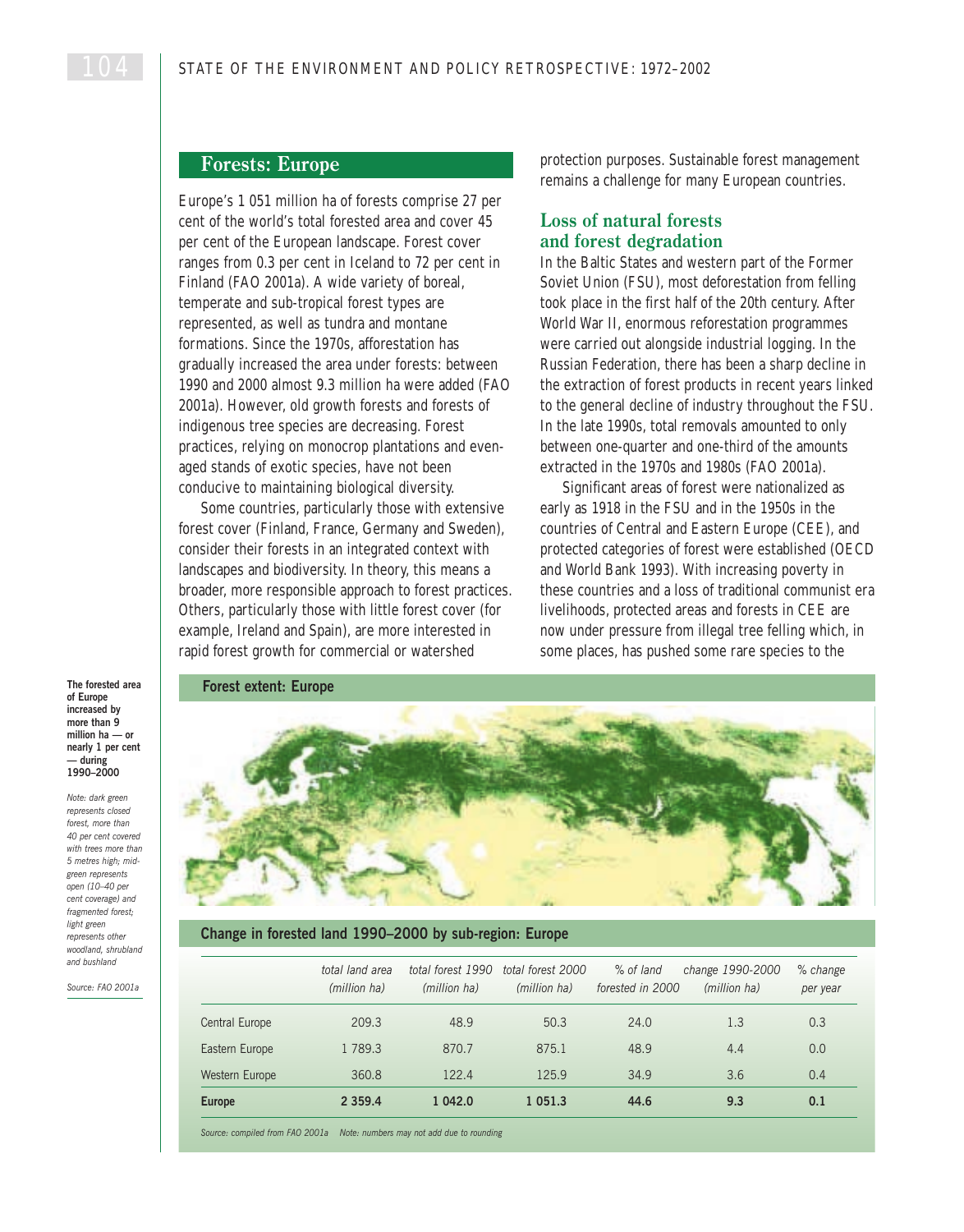brink of extinction. An increasing trend towards privatization in many countries since 1990 is also reducing the area of protected forest (EEA 1995), although vast forested lands in the Komi Republic and the Lake Baikal basin have recently been designated as UNESCO World Heritage Sites, effectively halting

planned major logging operations (RFSCEP 2000).

Significant forest degradation has been caused by industrial pollution. Vast tracts of forests in CEE still suffer the lingering consequences of acidification, although SO<sub>2</sub> emissions and 'acid rain' have been reduced (see 'Atmosphere' section) and the deteriorating situation appears to have stabilized (EEA 1997 and UNECE and EC 2000). Degraded forests are found in the Russian Federation around industrial centres in the Urals, the Kola Peninsula and Siberia, with more than 500 000 ha damaged in the Siberian region of Norilsk alone (Mnatsikanian 1992). Chernobyl affected about 1 million ha of forests in the Russian Federation as well as large areas in Belarus and Ukraine. They will be excluded from use and public access for the foreseeable future (FAO 2001a).

In the mid-1990s, large areas of forests were lost in the Russian Federation from causes other than logging. Insects were responsible for 46 per cent of the damage, forest fires 33 per cent and unfavourable weather 16 per cent (MoNP Russian Federation 1996). The future of the Russian Federation's 850 million ha of temperate and boreal forests (22 per cent of the world's total and the largest forest area in any one country) is important not just for the country but for the entire region because of its role as a carbon sink (see 'Polar Regions', page 116). All forests in the Russian Federation are state owned and are divided into three groups for management purposes (see box).

Forest clearance for agricultural land, terracing and the creation of fruit orchards has had adverse consequences on the environment and biodiversity in southeastern Europe, especially Albania, Bosnia and Herzegovina, and Macedonia. Forest ecosystems, particularly those close to rural settlements, have been significantly degraded due to overexploitation for fuelwood and overgrazing (REC 2000). The severe energy crisis in the mid-1990s in Armenia and Georgia also caused illegal logging on a large scale for home heating and cooking (Radvadnyi and Beroutchachvili 1999). The affected forests include oak and other tree stands which are characterized by high biological diversity in comparison with other types of forests.

| <b>GROUP I</b>                                | <b>GROUP II</b>                                     | <b>GROUP III</b>           |
|-----------------------------------------------|-----------------------------------------------------|----------------------------|
| <b>Protection forests</b>                     | Multipurpose forests                                | Forests for commercial use |
| 21 per cent                                   | 6 per cent                                          | 73 per cent                |
| of total forest area                          | of total forest area                                | of total forest area       |
| Strict felling regimes                        | Harvesting restricted to<br>amount of annual growth | Clear cutting allowed      |
| Changes in proportion of forest area 1966–88: |                                                     |                            |
| increasing                                    | increasing                                          | decreasing                 |
| Source: FAO (2001a)                           |                                                     |                            |

The harvesting of coastal shrubs and forests has also created problems, especially for birds, which use these habitats for nesting (REC 2000).

**Managing the world's most extensive forests: forest estate in the Russian Federation**

Around the Mediterranean, forests have been degraded since historic times, from overgrazing and wood removal, and little undisturbed forest now remains (FAO 2001a). Fire is one of the great enemies of Mediterranean wooded areas due to the climatic conditions (dry air and strong winds) and the combustibility of the plant cover; it is estimated that on average 500 000 ha are burned each year. The fires are almost always caused by humans: in traditional herding areas, 'pastoral fires' are still frequent, especially in scrubland, while elsewhere the majority are due to negligence rather than criminal intent. The number of fires rises rapidly in dry years, especially in tourist areas.

### **Striving for sustainable forest management**

Sustainable forestry was practised in Central Europe in the 19th century and the culture of sustainable use has survived until today in some parts of the region, particularly in Slovenia. In many parts of Western and Central Europe, however, monocultures, especially those consisting of fast-growing commercially valuable coniferous species, have displaced indigenous broadleaved forest species; they are unable to support high biodiversity and are more vulnerable to acidification.

All countries in the region are making efforts to decrease wood production from natural forests and enhance biological diversity and other environmental services and protection functions by managing them in a more sustainable manner. To support these efforts, a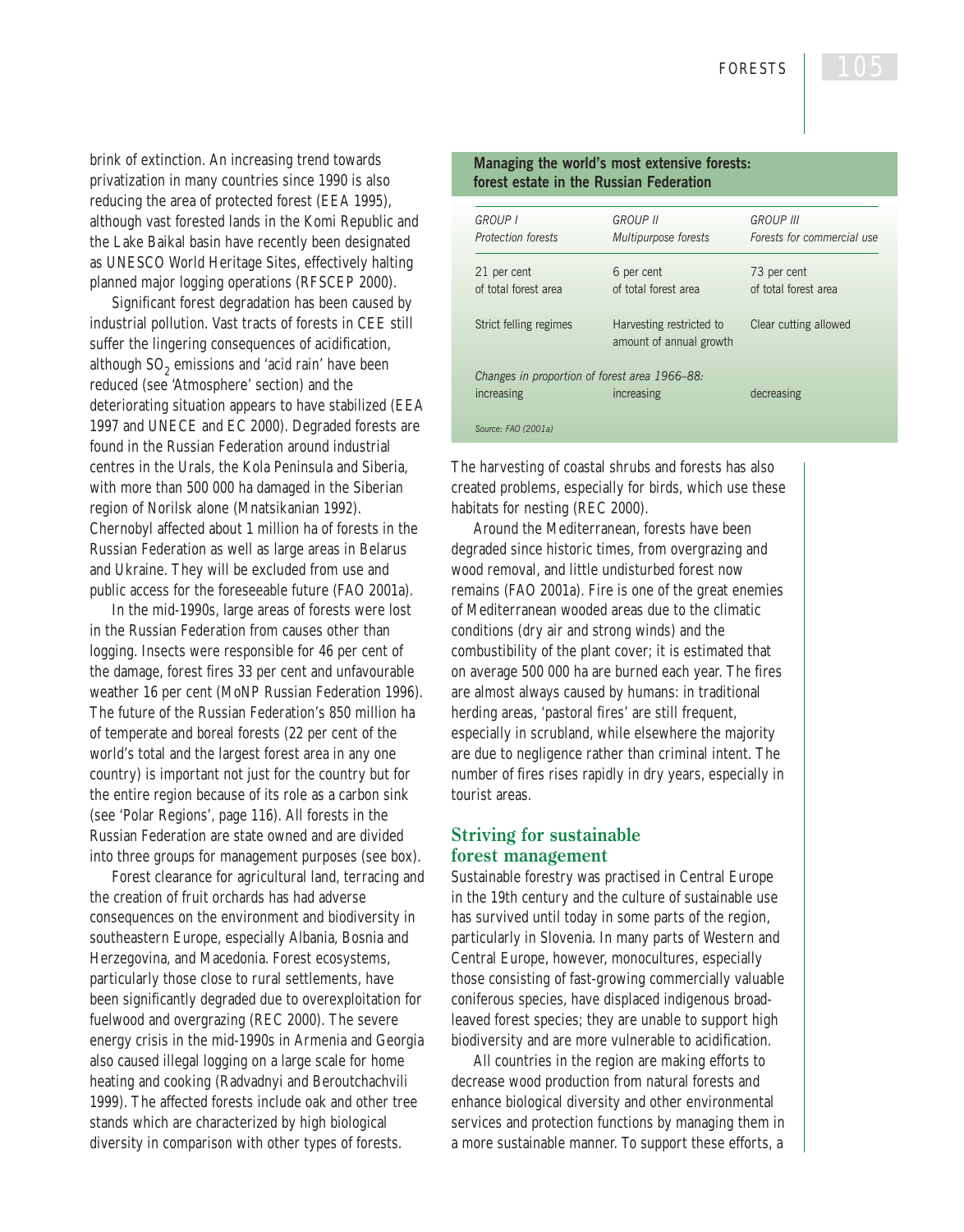### **Pan-European criteria for sustainable forest management**

'Sustainable management means the stewardship and use of forests and forest lands in a way, and at a rate, that maintains their biodiversity, productivity, regeneration capacity, vitality and their potential to fulfil, now and in the future, relevant ecological, economic and social functions, at local, national and global levels, and that does not cause damage to other ecosystems' (Resolution H1, 2nd meeting, Ministerial Conference on the Protection of Forests in Europe (MCPFE)).

Criteria for sustainable forest management adopted by MCPFE in 1998:

- maintenance and appropriate enhancement of forest resources and their contribution to global carbon cycles;
- maintenance of forest ecosystem health and vitality;
- maintenance and encouragement of productive functions of forests (wood and non-wood);
- maintenance, conservation and appropriate enhancement of biological diversity in forest ecosystems;
- maintenance and appropriate enhancement of protective functions in forest management (notably soil and water); and
- maintenance of other socio-economic functions and conditions.

*Source: MCPFE Liaison Unit (2000)*

framework for Pan-European Forest Certification (PEFC) provides a voluntary mechanism for forest certification and makes provision for mutual recognition of different European national systems and non-European schemes. National PEFC governing bodies have been established in 15 European countries (FAO 2001b).

Another solution to the problem of deforestation is the imposition of fines and other economic instruments on illegal as well as legal cutting. In Croatia, Czech Republic, Hungary, Lithuania and Poland revenue for forest protection and reforestation

activities is generated through timber extraction charges or fines. In Romania, however, the abolition of self-imposed restrictions on wood exports in 1995, combined with increased prices for sawn timber, have led environmentalists to fear increases in illegal cutting and overexploitation (REC 2000).

In addition to national actions, European countries are parties to international collaborative efforts which directly or indirectly address forest issues. Several broad international agreements covering the protection of species, such as the CBD, CITES and RAMSAR Convention, also indirectly protect forests. The European Community Council Directive 92/43/EC on the conservation of natural habitats of wild fauna and flora (the Habitats Directive) entered into force in June 1994. However, two of its requirements incorporation in national legislation and the submission of national lists of Natura 2000 candidate sites — have not been fulfilled by all Member States.

There have been three Ministerial Conferences on the Protection of Forests in Europe (MCPFEs) since 1990. The second (Helsinki 1993) agreed on a common definition of sustainable forest management (see box). The third (Lisbon 1998) put special emphasis on the socio-economic aspects of sustainable forest management. Resolutions were adopted on People, Forests and Forestry, on Pan-European Criteria (see box) and on Indicators and Operational Guidelines for Sustainable Forest Management (MCPFE Liaison Unit 2000). The resolutions are now being integrated into an overall work programme (FAO 2001a).

### **References: Chapter 2, forests, Europe**

EEA (1995). *Europe's Environment: the Dobrís Assessment*. Copenhagen, European Environment Agency

EEA (1997). *Air Pollution in Europe in 1997*. Copenhagen, European Environment Agency

FAO (2001a). *Global Forest Resources Assessment 2000*. FAO Forestry Paper 140. Rome, Food and Agriculture Organization

http://www.fao.org/forestry/fo/fra/ [Geo-2-397] FAO (2001b). *State of the World's Forests 2001*. Rome, Food and Agriculture Organization

Mnatsakanian, R. (1992). *Environmental Legacy of the Former Soviet Republics*. Edinburgh, Centre for Human Ecology, University of Edinburgh

MCPFE Liaison Unit (2000). *MCPFE Resolutions.*Ministerial Conference on the Protection of Forests in Europe http://www.mcpfe.org/Basic/FS-MCPFE-Resolution.html [Geo-2-398]

MoNP Russian Federation (1996). *National Report on the State of the Environment in the Russian Federation in 1995*. Ministry of Nature Protection of the Russian Federation. Moscow, Center for International Projects (in Russian)

OECD and World Bank (1993). *Environmental Action Programme for Central and Eastern Europe*. Submitted to the Ministerial Conference, Lucerne, Switzerland. Washington DC, World Bank

Radvadnyi, J. and Beroutchachvili, N. (1999). L'Adjarie, atout et point sensible de la Géorgie. *CEMOTI* No. 27, January–June 1999, 227-283

REC (2000). *Strategic Environmental Analysis of Albania, Bosnia and Herzegovina, Kosovo and Macedonia.* Szentendre, Hungary, Regional Environmental Center for Central and Eastern Europe

RFSCEP (2000). *State of the Environment in Russian Federation in 1999*. State Report. Moscow, Russian Federation State Committee for Environmental Protection

UNECE and EC (2000). *Forest Condition in Europe. Results of the 1999 Crown Condition Survey.* Geneva, United Nations Economic Commission for Europe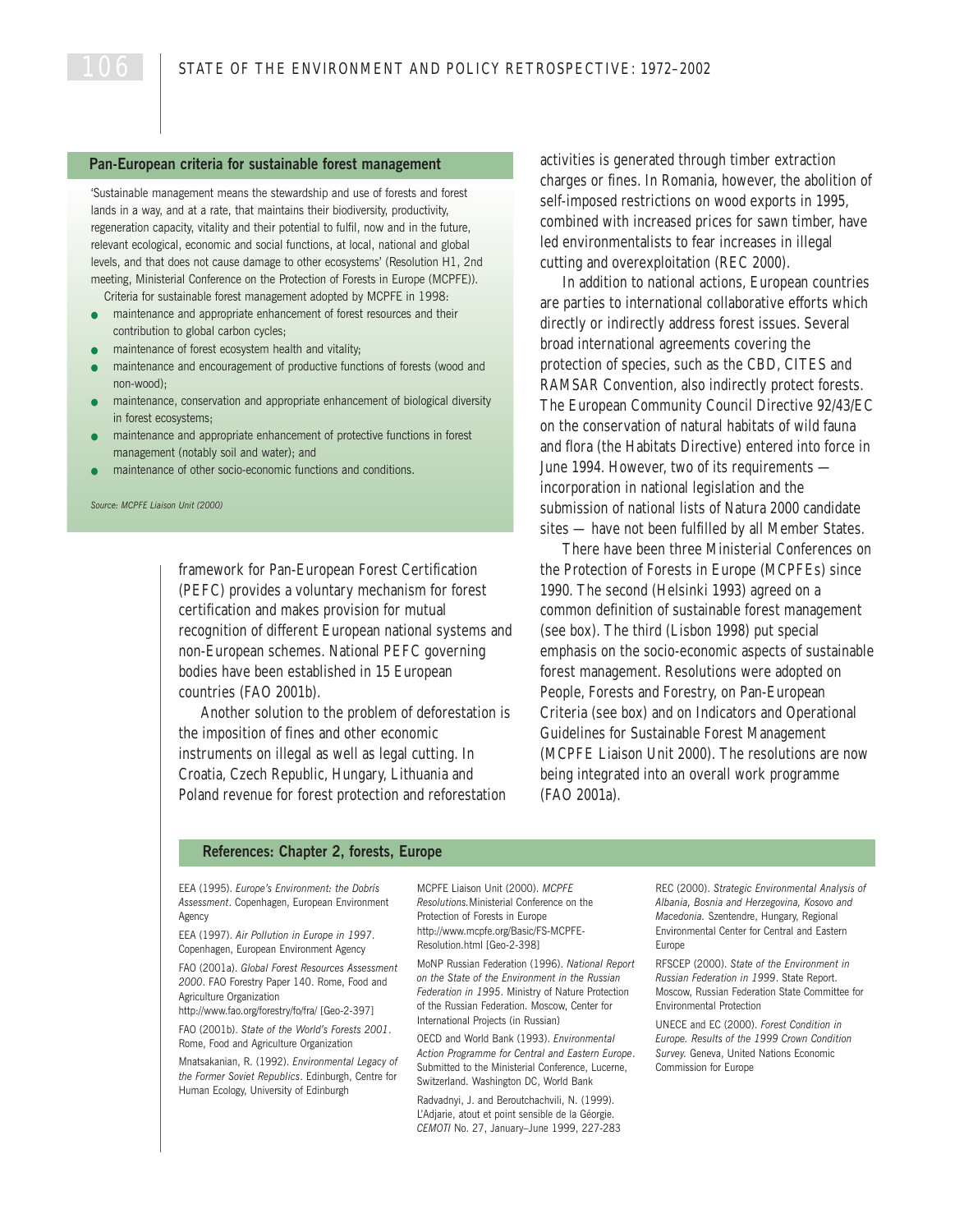### **FORESTS**

**forested region, Latin America and the Caribbean lost nearly 47 million ha during 1990–2000, second only to Africa** *Note: dark green represents closed forest, more than 40 per cent covered with trees more than 5 metres high; midgreen represents open (10–40 per cent coverage) and fragmented forest; light green represents other woodland, shrubland and bushland Source: FAO 2001a*

### **Forests: Latin America and the Caribbean**

Forests have many important socio-economic functions in Latin American and Caribbean countries. These include supplying the wood industry with inputs for domestic consumption and export, providing local communities with essential non-wood forest products and providing forest-dwelling indigenous communities with opportunities to continue their traditional livelihoods. They also provide environmental goods and services, acting as natural shields against disasters, affording watershed protection, biodiversity preservation and prevention of soil erosion, and serving as a sink for carbon dioxide.

Latin America and the Caribbean is one of the most important forest regions, with nearly one-quarter of the world's forest cover (FAO 2001a). The region contains 834 million ha of tropical forest and 130 million ha of other forests, both temperate and dry, coastal and montane, covering 48 per cent of the total land area (FAO 2001a). Argentina, Bolivia, Brazil, Colombia, Mexico, Peru and Venezuela contain 56 per cent of the regional total (FAO 2001a). The region's forests contain more than 160 billion  $m<sup>3</sup>$  of wood, onethird of the world total. Guatemala and Panama are among the world's highest in terms of standing volume per hectare (FAO 2001a).

The Amazon Basin contains the world's most extensive tropical rainforest. It includes at least 20 different rainforest types, and is considered to be the world's richest ecosystem in terms of biodiversity (FAO 2001a).

The rate of deforestation is one of highest in the world at an annual average of 0.48 per cent (varying from 1.2 per cent in Meso-America to 0.4 per cent in **Forest extent: Latin America and the Caribbean** 



South America and a net gain of 0.3 per cent in the Caribbean). Of the 418 million ha of natural forest lost worldwide over the past 30 years, 190 million ha were in Latin America (FAO 2001a). Total forest area in the region was reduced by around 46.7 million ha between 1990 and 2000.

### **Causes of deforestation and forest degradation**

The major problems are deforestation and degradation of the forest ecosystem, including fragmentation and biodiversity loss. These are caused by conversion of forest land to other uses and non-sustainable use of

| Change in forested land 1990-2000 by sub-region: Latin America and the Caribbean |  |
|----------------------------------------------------------------------------------|--|
|                                                                                  |  |

|                                                                           | total land area<br>(million ha) | total forest 1990<br>(million ha) | total forest 2000<br>(million ha) | % of land<br>forested in 2000 | change 1990-2000<br>(million ha) | % change<br>per year |
|---------------------------------------------------------------------------|---------------------------------|-----------------------------------|-----------------------------------|-------------------------------|----------------------------------|----------------------|
| Caribbean                                                                 | 22.9                            | 5.6                               | 5.7                               | 25.0                          | 0.1                              | 0.3                  |
| Meso-America                                                              | 241.9                           | 82.7                              | 73.0                              | 30.2                          | $-9.7$                           | $-1.2$               |
| South America                                                             | 1 752.9                         | 922.7                             | 885.6                             | 50.5                          | $-37.1$                          | $-0.4$               |
| Latin America<br>and the Caribbean                                        | 2 0 1 7 . 8                     | 1011.0                            | 964.4                             | 47.8                          | $-46.7$                          | $-0.5$               |
| Sauroe, compiled from EAO 2001a Note, numbers may not add due to reunding |                                 |                                   |                                   |                               |                                  |                      |

*Source: compiled from FAO 2001a Note: numbers may not add due to rounding*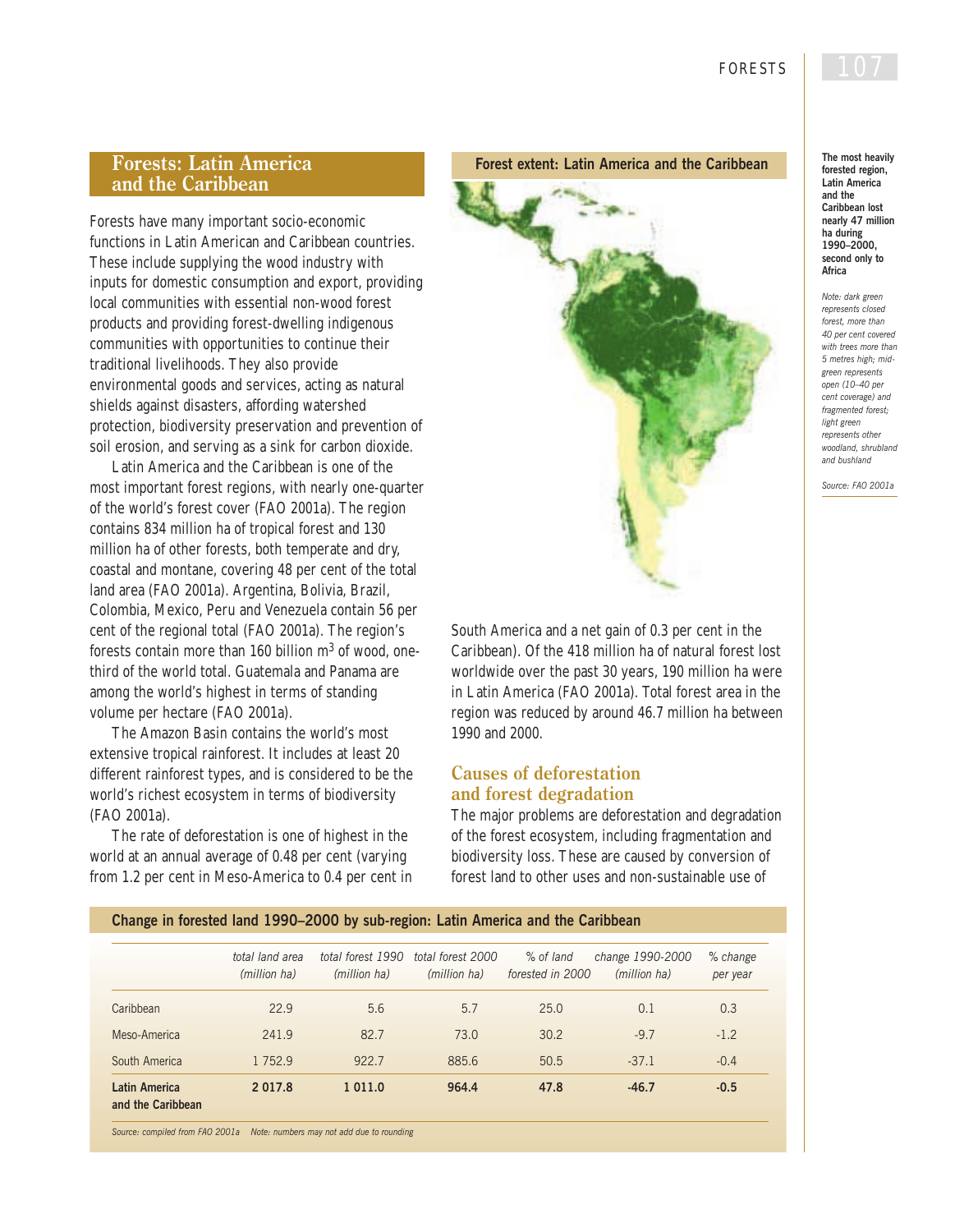forests. Forest fires, always a natural force in forest ecosystems, have also become a major problem (see box).

The expansion of the agricultural frontier has been one of the main causes of deforestation (FAO 2001a). Commercial farmers have cleared large areas for soybean exports in Brazil, Bolivia and Paraguay, for coffee in Brazil, and for bananas in Central America, Colombia, Ecuador and the Caribbean (Contreras-Hermosilla 2000). Small-scale farmers also cause deforestation by employing slash-and-burn practices to extend their agricultural lands into forests.

Land tenure regulations are part of the problem. In Amazonia and Central America, local communities own significant proportions of forests while in Argentina, Chile and Uruguay virtually all forests are privately owned. Elsewhere, the state is a major forest owner. When legal property rights over land are not clear, people tend to clear and build on areas to establish a claim to them. Forest cover may also be removed to keep areas accessible when forest communities fear that forests may be declared protected areas, limiting community rights to use the forest. This happened in Costa Rica when the government intended to expand its protected area system (Contreras-Hermosilla, 2000).

Deforestation has worsened in some countries because of policies designed to increase economic growth. Subsidies are a contributing factor. For example, subsidies directed towards improving the productivity of existing agricultural lands should ease the pressure for

### **Forest fires in Latin America and the Caribbean**

Fire is a traditional land use tool for opening up new land to agriculture and making hunting easier. Uncontrolled wildfire is now a major concern: forest fires can destroy up to 50 per cent of the forest's surface biomass, with severe effects on forest fauna (UNEP 2000).

Forests were particularly vulnerable to fire in 1997–99 due to seasonal droughts associated with El Niño and decline in forest quality. In Central America, more than 2.5 million ha of land caught fire in 1998 with the greatest losses in Honduras, Guatemala, Mexico and Nicaragua (Cochrane in press). In Mexico alone, there were 14 445 separate fires (FAO 2001a). The same year, large-scale fires also affected many South American countries.

Social and economic costs of fires are high, when full account is taken of medical costs, airport closures, and timber and erosion losses. The damage resulting from the 1998 forest fires in Latin America has been crudely estimated at US\$10-15 billion. The first South American Seminar on the Control of Forest Fires was held in Brazil in 1998, and policy makers are starting to realize that emergency response needs to be coupled with better land-use practices. In Mexico, for instance, the Ministries of Agriculture and Forestry have been collaborating since 1998 to reduce the threat of agricultural burning to forests (FAO 2001a).

more land and therefore reduce the pressure for clearing more forests. However, agricultural incentives can result in higher land ownership and more mechanized, capital-intensive methods of production which displace farm workers. Unemployed workers have migrated into forests in the Amazon, in the Cerrados of Brazil, in Santa Cruz, Bolivia, and parts of Paraguay, causing further forest clearance (Contreras-Hermosilla 2000). Livestock expansion and mechanized agriculture account for more loss of forest cover than wood production, which is concentrated in relatively few countries.

Timber exploitation may also cause deforestation by opening up previously forested areas to small-scale farming. In addition, selective logging can eliminate certain tree species, changing forest composition. The construction of roads also contributes to loss of forest cover — 400–2000 ha of forest may be removed for each kilometre of new road built through it. In the Brazilian state of Pará, deforestation due to road construction increased from 0.6 per cent to 17.3 per cent of the state's area during 1972-1985 (Contreras-Hermosilla 2000). In Ecuador, Peru and Venezuela, mining corporations and individual miners clear large areas of forests (MineWatch 1997, Miranda and others 1998). Additionally, biological phenomena such as the proliferation of pests are a cause of irreversible damage to some forests (Monge-Nájera 1997).

### **Effects of altering forests**

The effects of deforestation, forest degradation and forest fires represent a permanent loss of the potential capacity of forest resources to generate economic benefits (CDEA 1992). These impacts are more severe in some countries than others. Most Caribbean countries have depleted forest resources so much that they must now import forest products, creating an additional need for foreign exchange. In countries with extensive forest resources, such as Brazil, deforestation has had less overall impact, although at the local level the impact can be very significant.

### **Improving forest regulations and policies**

A number of countries have recently adopted new forest regulations. For example, Bolivia adopted a new forestry law in 1996 (Law 1700) which makes stateowned forests available to private companies through concessions provided that local and indigenous populations are involved (Tomaselli 2000). The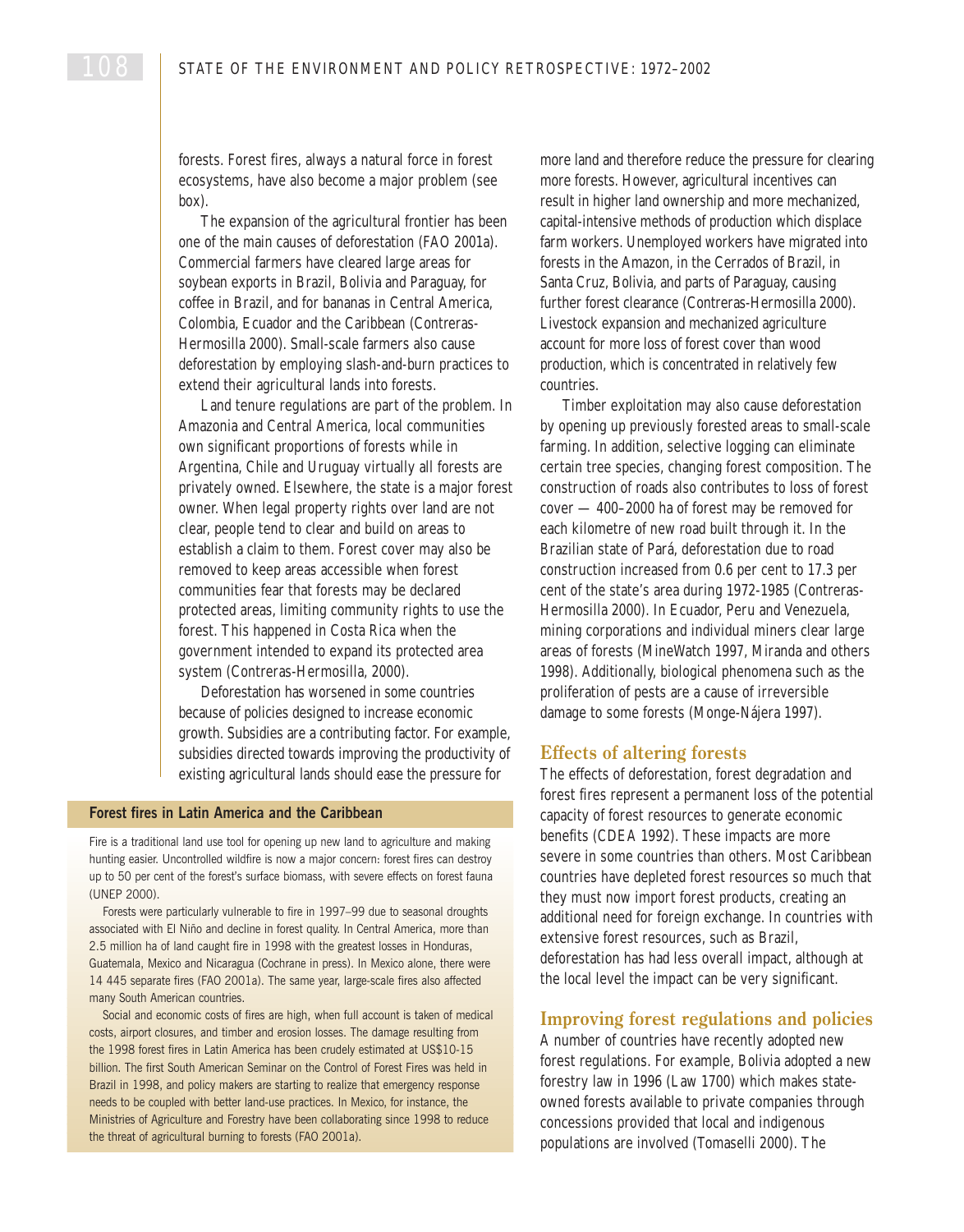amount of forest land under protection is also increasing — from less than 10 per cent of total forest area in tropical South America in 1990 to more than 14 per cent in 2000 (FAO 2001a).

Market-based instruments such as certification can also contribute to sustainable forest management, and Bolivia, Brazil, Guatemala and Mexico now have 1.8 million ha of forests certified by the Forest Stewardship Council (see page 94) — far exceeding the area of tropical moist forests certified anywhere else in the world (FAO 2001a). Shade-grown coffee is another example where such instruments have the potential to protect environmental resources and to address local concerns (see box).

The area of plantations increased from about 7.7 million ha in 1990 to about 11.7 million ha in 2000. These plantations, composed of mainly *Pinus* and *Eucalyptus* species, are concentrated in the Southern Cone and in Brazil, Peru and Venezuela (FAO 2001a). Regional policies on forestry plantations are mainly oriented towards recovering degraded land. In some countries, there are a few areas where plantations have played a key part in increasing forest cover and bringing in large amounts of foreign exchange. In other areas, plantations are an economic alternative to other land uses (such as agriculture) and thus help to reduce deforestation. However, plantations contain significantly less biodiversity than native forests (Cavelier and Santos 1999).

Most governments receive international support to formulate environmental policies, strengthen

### **Shade-grown coffee — harnessing the market for sustainable development**

When North American consumers pay a premium for shade-grown coffee, incentives can be created for Mexican farmers to maintain the biodiversity of the land on which they traditionally grow coffee in the shade of the existing forest canopy. By relying on inherent natural predators and barriers to protect their crops from pests and on the natural fertility of the soil to nurture the plants, they avoid costly and often damaging fertilizers and pesticides. Their diverse agrosystems can continue to provide habitat for migratory songbirds, insects and other fauna that may otherwise be threatened by conversion to large plantations of sun-grown coffee, while preserving the cultural values, livelihoods and integrity of small communities. By realizing the market value of shade-grown coffee, the economic logic for clearing forests is drastically reduced, while incentives to conserve and sustainably use the forest increase (Vaughan, Carpentier and Patterson 2001).

institutions, and establish structures and mechanisms to improve monitoring and evaluation. Most of the internationally supported programmes and projects are linked to global concerns such as biodiversity conservation and climate change. Examples of such initiatives include the PPG 7 Pilot Project in Brazil, the BOLFOR Project in Bolivia (FMT 2002) and the Iwokrama International Centre in Guyana. International organizations are active in the region and efforts to address problems through regional collaboration are gaining ground. The Central American Council for Forests and Protected Areas advises on policies and strategies for sustainable use of forest resources and conservation of biodiversity while the Treaty for Amazonian Cooperation between eight South American countries fosters collaboration on activities in the Amazon Basin (FAO 2001b).

### **References: Chapter 2, forests, Latin America and the Caribbean**

Cavelier, J. and Santos, C. (1999). Efecto de plantaciones abandonadas de especies exóticas y nativas sobre la regeneración natural de un bosque montano en Colombia. *Revista de Biología Tropical* 47, 4, 775-784

CDEA (1992). *Amazonia Without Myths.* Commission on Development and Environment for Amazonia. Washington DC, Inter-American Development Bank and United Nations Development Programme

Cochrane, M. (in press). *Spreading like Wildfire: Tropical Forest Fires in Latin America and the Caribbean – Prevention, Assessment and Early Warning*. Mexico City, United Nations Environment Programme

Contreras-Hermosilla, A. (2000). *The Underlying Causes of Forest Decline.* Occasional Paper No. 30. Jakarta, Center for International Forestry Research

FAO (2001a). *Global Forest Resources Assessment*

*2000*. FAO Forestry Paper 140. Rome, Food and Agriculture Organization

http://www.fao.org/forestry/fo/fra/ [Geo-2-399] FAO (2001b). *State of the World's Forests 2001*. Rome, Food and Agriculture Organization

FMT (2002). *Bolivia Sustainable Forestry Project (BOLFOR).* Forest Management Trust http://foresttrust.org/Projects\_Bolivia.htm [Geo-2- 400]

MineWatch (1997). *Mining and oil exploration*. Document submitted to the Latin America and the Caribbean Public Hearing of the World Commission on Forests and Sustainable Development, San José, Costa Rica

Miranda, M., Blanco-Uribe, A., Hernández, L., Ochoa, J. and Yerena, E. (1998). *All That Glitters is Not Gold. Balancing Conservation and Development in Venezuela's Frontier Forests*. Washington DC, World Resources Institute

Monge-Nájera, J. (1997). *Moluscos de Importancia Agrícola y Sanitaria en el Trópico: la Experiencia Costarricense.* San José, Universidad de Costa Rica

Tomaselli, I. (2000). *Investing in the Future: The Private Sector and Sustainable Forest Management* – *South America Perspective.* Paper prepared for the International Workshop of Experts on Financing Sustainable Forest Management, 22- 25 January 2001, Oslo, Norway

UNEP (2000). *GEO Latin America and the Caribbean Environment Outlook 2000.* Mexico, United Nations Environment Programme

Vaughan, S., Carpentier, C.L. and Patterson, Z. (2001). The power of markets and the promise of green goods and services. *Trio,* fall 2001. Commission for Environmental Cooperation http://www.cec.org/trio/stories/index.cfm?varlan=en glish&ed=3&id=22 [Geo-2-401]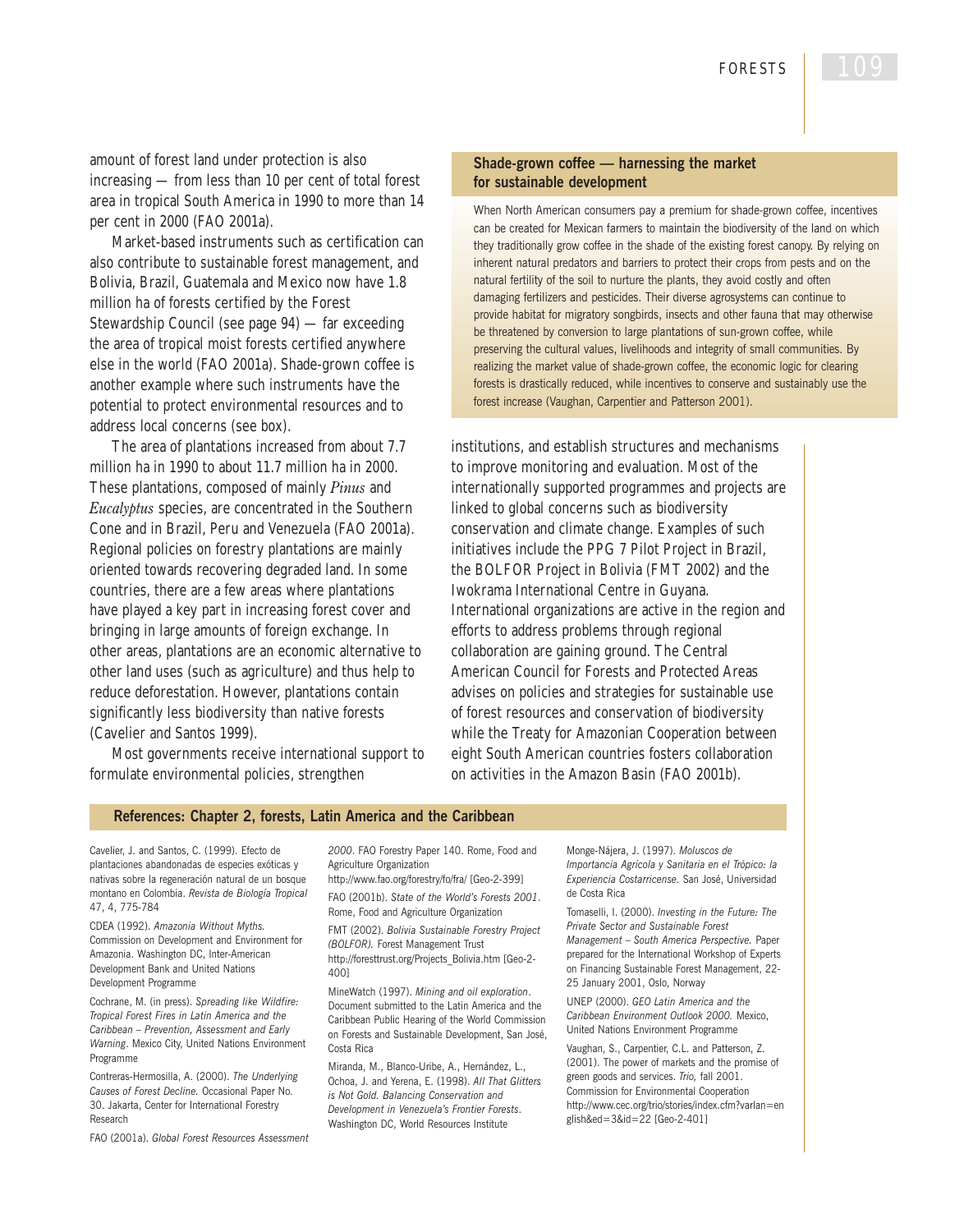### **Forests: North America**

Forests cover about 26 per cent of North America's land area and represent more than 12 per cent of the world's forests. North America has more than onethird of the world's boreal forests as well as a wide range of other forest types. Some 96 per cent are natural forests. After the Russian Federation and Brazil, Canada has more forest than any other country, with 244.6 million ha. The United States is the fourth most forested country, with 226 million ha (FAO 2001). While Canada's forest area remained static during the past decade, in the United States it has increased by almost 3.9 million ha, approximately 1.7 per cent.

Estimates show that North America now grows 255.5 million  $m<sup>3</sup>$  more timber annually than is harvested (UNECE and FAO 2000). The region accounts for about 40 per cent of the world's production and consumption of industrial wood products (Mathews and Hammond 1999).

The land area under plantation is also increasing in both countries. In Canada, the area regenerated by planting increased from a little less than 100 000 ha in 1975 to nearly 400 000 ha in 1997 (REGEN 2002), while the United States has about 21 million ha of plantations or some 4.5 per cent of its forest land base (UNECE and FAO 2000).

In Canada, 94 per cent of forests are publicly owned, with the provinces responsible for 71 per cent of forest land (NRC 2000). In contrast, some 60 per cent of forests in the United States are privately owned, 35 per cent are publicly owned and managed by the federal government, and the 50 states own and manage 5 per cent (FAO 2001).





**Forest extent: North America**

**Forests cover about 26 per cent of North America, and their area — though not their quality — is increasing**

*Note: dark green represents closed forest, more than 40 per cent covered with trees more than 5 metres high; mid-green represents open (10–40 per cent coverage) and fragmented forest; light green represents other woodland, shrubland and bushland*

*Source: FAO 2001*

### **Forest health**

In the past, a forest was deemed healthy if it was free from disease and was growing vigorously (NRC 1999). Over the past 20 years, however, the long-term sustainability of the forest ecosystem has become the primary measure of forest health (UNECE and FAO 2000). A forest may be considered healthy when it maintains biodiversity and resilience, provides wildlife habitat, ecological services and aesthetic appeal, and maintains a sustainable supply of timber and nontimber resources (NRC 1999). In many areas, forests are becoming increasingly fragmented, biologically impoverished, and weakened or stressed (Bryant, Nielsen and Tangley 1997).

Human intervention and demand for timber and paper are the primary drivers of forest modification. Poor harvesting practices, the introduction of exotic species and suppression of natural disturbances have created large forested landscapes with an unnatural tree distribution and age structure, which has increased the forest's vulnerability to drought, wind, insects, disease and fire (USDA 1997).

Air pollution is increasingly recognized as a contributing factor to forest degradation (Bright 1999). It has played a role in the major die-off of spruce-fir forests in the southern Appalachians, a region that has been the focus of concern for the US Forest Service (USDA 1997, Mattoon 1998). Although pollution regulation has reduced acid rain in the northeast, there is evidence that reduced growth in some tree species is linked to the long-term effects of acid precipitation (Driscoll and others 2001).

**North America currently grows some 255 million m3 more timber than it harvests** *Source: UNECE and FAO 2000*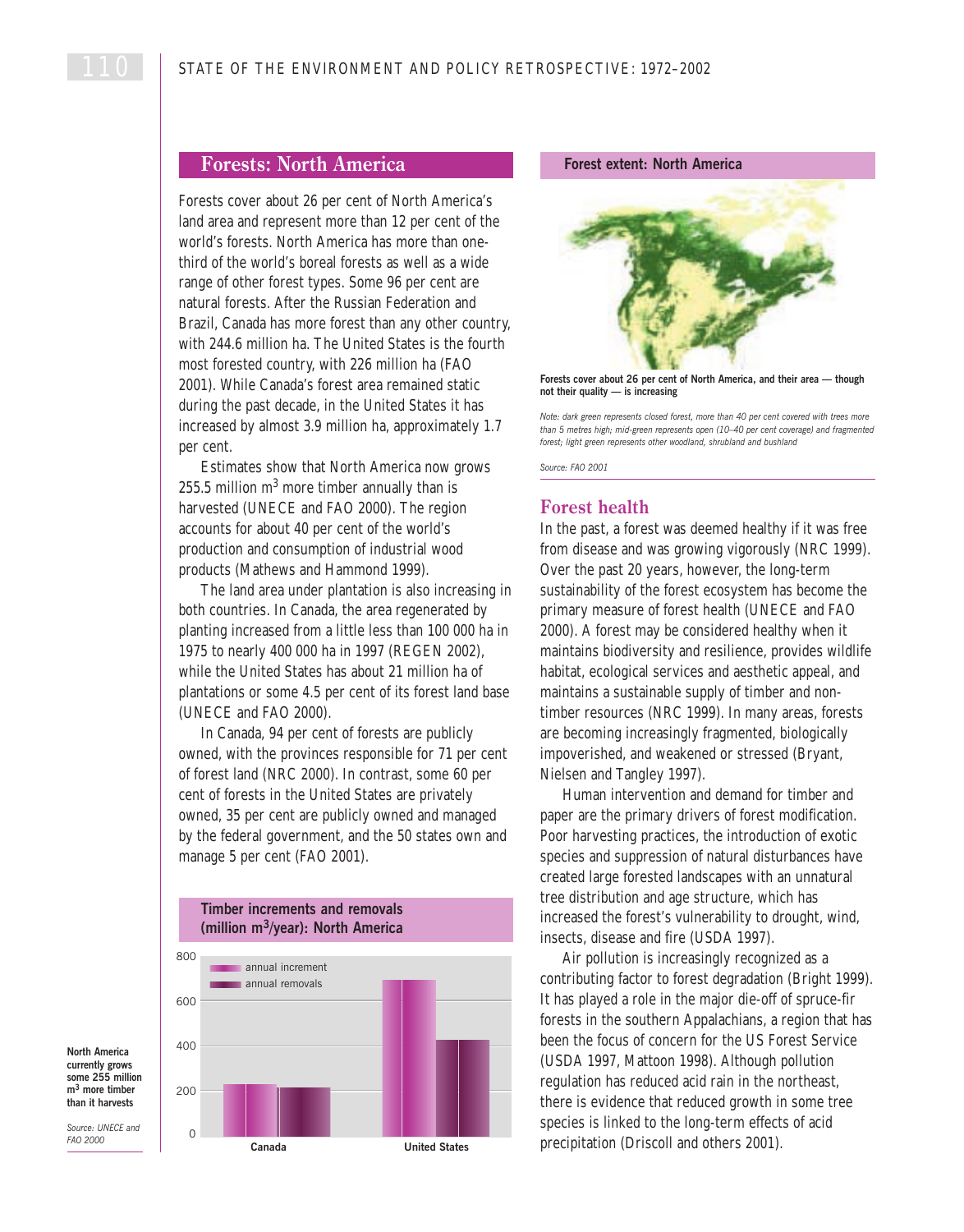An emerging issue in maintaining healthy forests is the potential impact of climate change and the connections between climate change and other damaging influences (NRC 1999). North America's forests, particularly its broadleaf ecosystems that appear to have a large capacity for carbon absorption, are unlikely to maintain their absorption attributes in an unhealthy state (Bright 1999). As management practices place greater value on non-timber attributes, as more forested lands are protected from logging, and as a weakened forest's ability to absorb carbon is questioned, it becomes increasingly important to reduce North America's consumption of both wood products and fossil fuels.

### **Old growth forests**

Old growth forests, which are characterized by stands of large and old trees, a distinct species composition, a multilayered canopy, and a large build up of organic matter (Lund 2000), have many positive attributes. They are a source of high-value timber, contain large amounts of carbon, harbour a large reservoir of genetic diversity, provide habitat for many species, regulate hydrological regimes, protect soils and conserve nutrients, and have substantial recreational and aesthetic value (Marchak, Aycock and Herbert 1999). Much of the interest in old growth forests stems from the powerful images which they project of rich biodiversity and timeless stability. Visitors often sense a form of spirituality and grandeur in such forests and most people place a high value on them.

Old growth forests once occurred in all North American ecosystems although it is now difficult to determine their exact extent. Remnant old growth forests and stands still remain, especially in the Pacific Northwest and down the Pacific coast to California. The classic old growth forest in this area contains redwoods, cedars, Douglas fir, hemlock and spruce. The region probably still contains about half the world's remaining unlogged coastal temperate rainforest, with the greatest share in British Columbia.

The majority of old growth lost in the eastern and lower elevations of North America was due to conversion of land to agriculture and urban environments. In the west (see bar chart) and mountainous regions, loss has been due to harvesting of timber and conversion to younger more vigorously growing stands along with recent catastrophic events such as the eruption of Mount St Helens and the

### **Clayoquot Sound**

Clayoquot Sound, a  $1000 \text{ km}^2$  wilderness on Vancouver Island, became the focus of a well publicized debate over old growth logging. Beginning in 1984, environmentalists and the Nuu-chah-nulth First Nation protested against clearcutting by blocking logging roads, among other tactics. During 1989–93, government task forces attempted to resolve the conflict and large tracts of coastal temperate rainforest were set aside for protection (MSRM 2002). Claiming that logging was still permitted on 70 per cent of the Sound, the protesters continued their actions, and brought national and international attention to the issue.

In 1995, in recognition that the Nuu-chah-nulth had not been adequately consulted, public negotiations began on a settlement with the First Nation peoples. Recommendations were formulated and adopted by the provincial government (May 1998). A 4 000 km2 model forest was also established.

Progress was subsequently made in resolving the remaining conflicts. One of Canada's largest forest products companies announced in 1998 that it would phase out clear-cutting in British Columbia and design a new strategy focusing on old growth conservation (MacMillan 1998). An agreement was struck between First Nations and environmentalists to set aside most of the western coast of Clayoquot Sound and to promote economic development through small-scale logging, non-timber forest products and ecotourism. With the January 2000 designation of Clayoquot Sound as a UNESCO Biosphere Reserve, industry, environmentalists, governments and First Nations established a new form of governance based on shared responsibility for the ecosystem (ENS 1999, Clayoquot Biosphere Trust 2000).

Yellowstone fires (Harmon 1993, H. John Heinz III Center 2001).

The decline in old growth forest was largely driven by increasing worldwide demand for timber and high prices in the 1970s (Mathews and Hammond 1999). In recent years, losses due to timber harvesting have slowed because of increasing environmental concerns including the desire to preserve natural forests and to prevent further destruction of critical wildlife habitat and biological diversity.

Natural forests are still deemed by some to be essential to Canada's industrial timber supply. Canada harvests about 175 million  $m<sup>3</sup>$  of timber annually (NRC 2000) from approximately 1 million ha, or 0.5



### **Old growth forests have declined rapidly since the middle of the 20th century**

*Source: H. John Heinz III Center 2001*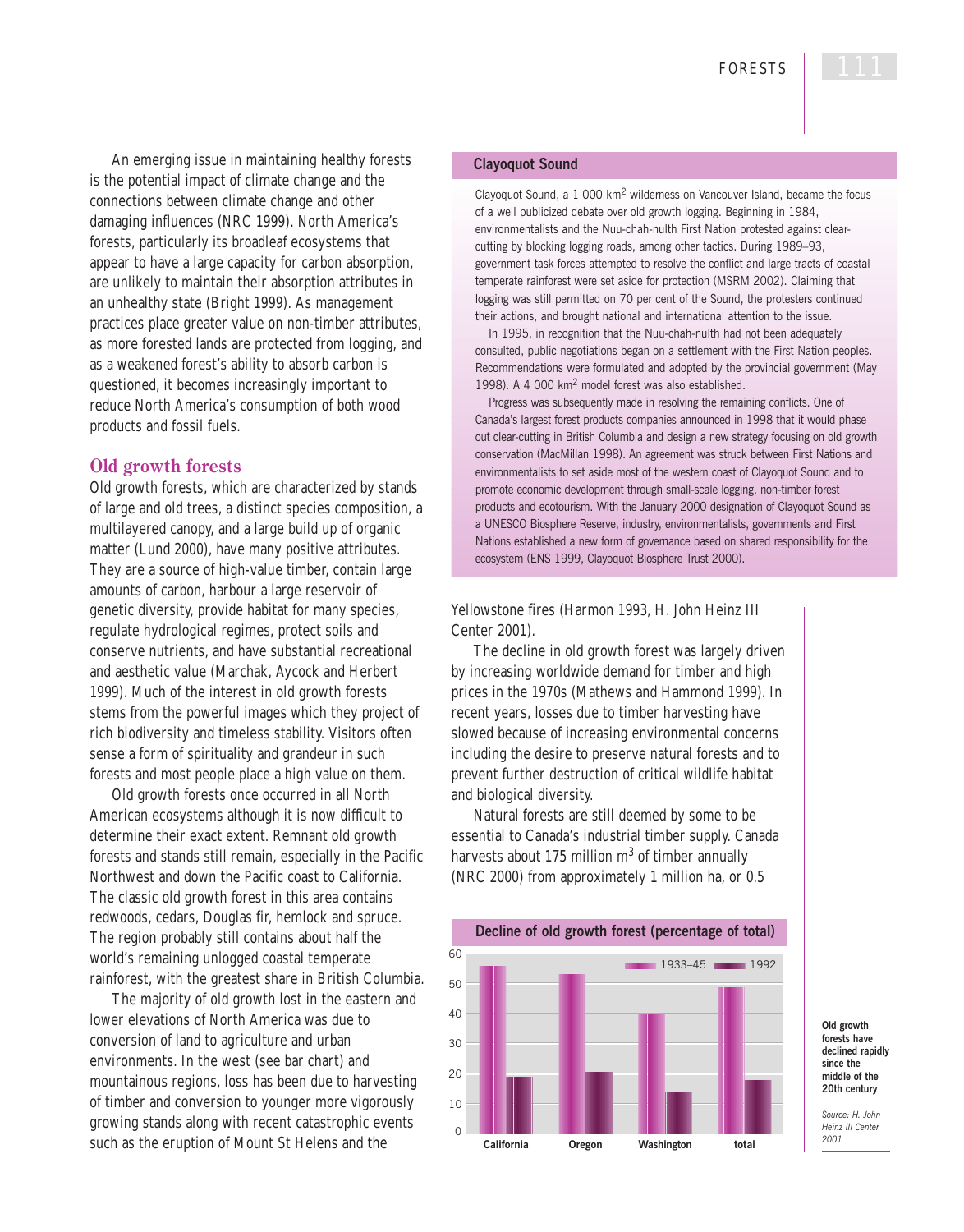per cent of the nation's commercial forest base. There is little mature second growth forest and so logging continues mainly from mature natural forests.

The paradigm shift towards the ecosystem approach to managing North America's old growth forests reflects the combined power of scientific knowledge, the action of voluntary groups, public awareness, market pressures on industry, and governmental response (see box on page 111).

### **Policy responses**

Canada's commitment to sustainable forestry is reflected in its 1998-2003 National Forest Strategy, the Canadian Council of Forest Ministers' set of criteria and indicators of sustainable forest management, and the research performed by the Canadian Forest Services (NRC 2000). The US Forest Service has also incorporated the concept of sustainable forestry and in 1999 it began to develop criteria and indicators for

sustainable management (UN 1997).

Many state and provincial initiatives also reflect a shift to sustainable ecosystem management. Largely in response to public pressure, forest management over the past 20 years has incorporated a new emphasis on maintaining wildlife habitat, protecting soils, and retaining natural landscape characteristics. Large tracts of North American forests, including old growth, have been designated as protected areas. Canada has protected about 32 million ha (13 per cent) of its forested lands, and 67 million ha (30 per cent) of forests in the United States have some status of protection (University of Waterloo 1998, FAO 2001).

Export markets increasingly require that timber products be certified as originating in well-managed forests. Many companies and governments are becoming involved (Travers 2000). By 2002, more than 3 million ha of North American forests had been certified by the Forest Stewardship Council (FSC 2002).

### **References: Chapter 2, forests, North America**

Bright, C. (1999). The Nemesis effect. *World Watch* 12, 3, 12-23

Bryant, D., Nielsen D. and Tangley, L. (1997). *The Last Frontier Forests: Ecosystems & Economies on the Edge.* Washington DC, World Resources Institute

Clayoquot Biosphere Trust (2000). *British Columbia Community Celebrates Designation of Clayoquot Sound as an International Biosphere Reserve*. Canada Newswire http://www.newswire.ca/releases/May2000/05/c23

12.html [Geo-2-403]

Driscoll, C. T., Lawrence, G. B., Bulger A., Butler, T. J., Cronan, C. S., Eagar, C., Lamber, K. F., Likens, G.E., Stoddard, J. L. and Weathers, K. (2001). Acidic deposition in the Northeastern United States: sources and inputs, ecosystem effects, and management strategies. *BioScience* 51, 3, 180-98

ENS (1999). Natives, enviros, MacMillan Bloedel sign Clayoquot truce. *Environment News Service*, 17 June 1999

FAO (2001). *Global Forest Resources Assessment 2000*. FAO Forestry Paper 140. Rome, Food and Agriculture Organization

http://www.fao.org/forestry/fo/fra/ [Geo-2-402]

FSC (2002). *FSC Regional Total: North America.* Forest Stewardship Council http://www.certified-forests.org/data/nam\_table.htm

[Geo-2-404]

H. John Heinz III Center (2001). *Designing a Report on the State of the Nation's Ecosystem: Selected Measurements for Croplands, Forests, and Coasts and Oceans*. The H. John Heinz III Center for Science, Economics and the Environment

http://heinzctr.org/publications/forests.pdf [Geo-2- 405]

Harmon, F. (1993). *Acres of Late-Successional and Old-Growth Forest: The Wealth of Humboldt and the Klamath-Siskiyou Region*.Humboldt University

http://www.humboldt.edu/~envecon/Indicators/acre sofoldgrowth.htm [Geo-2-406]

Lund, H. G. (2000). *Definitions of Old Growth, Pristine, Climax, Ancient Forests, and Similar Terms*. Forest Information Services http://home.att.net/~gklund/pristine.html [Geo-2-

408]

MacMillan (1998). *MacMillan Bloedel to Phase Out Clearcutting: Old-Growth Conservation is Key Goal, Customers to be Offered Certified Products*. Press Release, 10 June 1998

Marchak, M. P., Aycock, L.S. and Herbert, M.D. (1999). *Falldown: Forest Policy in British Columbia*. Vancouver, David Suzuki Foundation and Ecotrust Canada

Mathews, E. and Hammond, A. (1999). *Critical Consumption Trends and Implications: Degrading Earth's Ecosystems*. Washington DC, World Resources Institute

Mattoon, A.T. (1998). Paper forests. *World Watch* 11, 2, 20-28

MSRM (2002). Special Projects – Clayoquot Sound. Government of British Columbia, Ministry of Sustainable Resource Management

http://www.luco.gov.bc.ca/specialprojects/clayquot/ index.htm [Geo-2-423]

NRC (1999). *Forest Health: Context for the Canadian Forest Service's Science Program*. Science Branch, Canadian Forest Service, Natural Resources Canada

http://www.nrcan.gc.ca/cfs-

scf/science/context\_health/pdf/forhealt\_e.pdf [Geo-2-407]

NRC (2000). *The State of Canada's Forests: 1999-2000 Forests in the New Millennium.* Ottawa, Natural Resources Canada http://www.nrcan.gc.ca/cfs/proj/ppiab/sof/sof00/toc. shtml [Geo-2-409]

REGEN (2001). Regneration Treatments in Canada.

http://nfdp.ccfm.org/regen/english/regen-frame.htm [Geo-2-410]

Travers, R. (2000). *British Columbia Certification Forum: Seeking Peace in the Woods*. Canadian Environmental Network, Forest Caucus http://www.cen-rce.org/caucus/forest/newsletter/ vo2-no2/page10.html [Geo-2-411]

UN (1997). *Natural Resource Aspects of Sustainable Development in the United States of America*. United Nations Department of Economic and Social Affairs

http://www.un.org/esa/agenda21/natlinfo/countr/usa /natur.htm#forests [Geo-2-412]

UNECE and FAO (2000). *Forest Resources of Europe, CIS, North America, Australia, Japan and New Zealand (industrialized temperate/boreal counties)*. Geneva Timber and Forest Study Papers, No. 17. New York and Geneva, United Nations

University of Waterloo (1998). *Resources on Parks and Protected Areas.* University of Waterloo, Faculty of Applied Health Sciences, Department of Recreation and Leisure Studies http://www.ahs.uwaterloo.ca/rec/parksoption/parksli

nks99.htm [Geo-2-413]

USDA (1997). *America's Forests: 1997 Health Update*. US Department of Agriculture, Forest Service

http://www.fs.fed.us/foresthealth/fh\_update/update9 7/index.htm [Geo-2-414]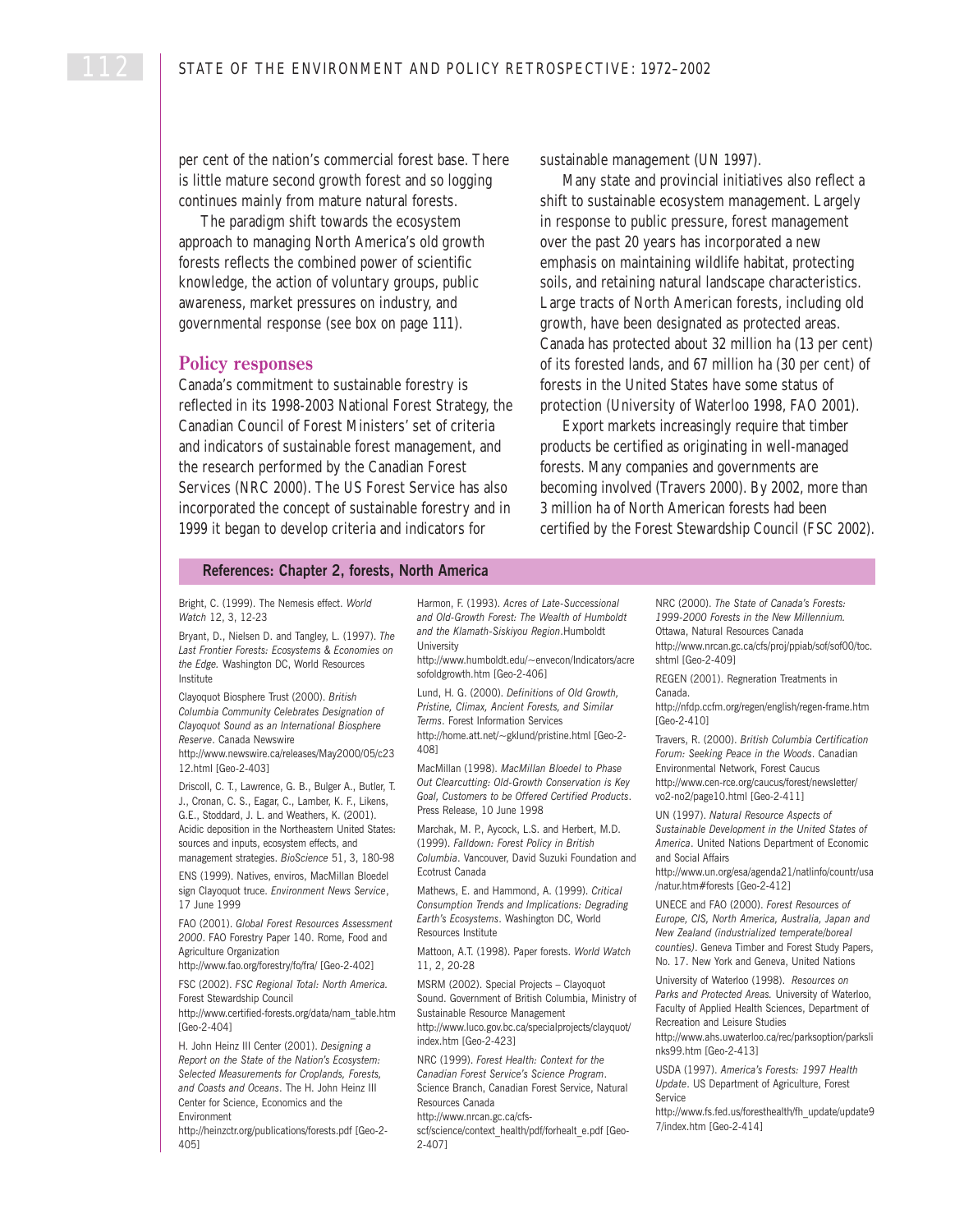### **FORESTS**

**The least forested region, West Asia has only 0.1 per cent of the world's forest and only 1 per cent of its land area is forested** *Note: dark green represents closed forest, more than 40 per cent covered with trees more than 5 metres high; mid-green represents open (10–40 per cent coverage) and fragmented forest; light green represents other woodland, shrubland and bushland Source: FAO 2001a*

### **Forests: West Asia**

Forests and woodlands of West Asia occupy only 3.66 million ha or 1 per cent of the region's land area and account for less than 0.1 per cent of the world's total forested area (FAO 2001a). The majority of forest cover (62 per cent) is in the Arabian Peninsula with the remainder scattered in the mountains and hills of northern Iraq, Jordan, Lebanon, Syria and the Occupied Palestinian Territories. The best stands of closed forests are found on the uplands near the Mediterranean. Tracts of mangrove forests grow along the coasts of the Arabian Peninsula. Forest resources are state-owned and administered centrally (FAO 1997).

The forests and woodlands of the region are generally composed of slow-growing species of poor quality and of little economic value (Nahal 1985, FAO 1997). Harsh climatic conditions limit forestry potential and restrict regeneration once forests are degraded (Abido 2000a). Under rainfed conditions, average forest productivity varies from 0.02 to 0.5  $m^3/ha/year$ , although it reaches 2.9  $m^3/ha/year$  in the natural forests of *Pinus brutia* of northern Syria (Nahal 1985, GORS 1991). By contrast, the productivity of irrigated eucalyptus plantations may exceed 17 m3/ha/year (Abido 2000b). Nevertheless, forests play a vital role in protecting the region's water and soil resources, especially in steep and mountainous terrain, and in areas prone to desertification. They also afford protection from dust storms and stabilize dunes and river banks (FAO 1997).

All countries in the region depend on imports to meet the bulk of their wood product needs. The total value of forest product imports increased nearly fourfold between 1972 and 1996, from US\$131 million

### **Forest extent: West Asia**



to more than US\$500 million (FAOSTAT 1998) while exports of forest products totalled US\$36.6 million between 1996 and 1998 (UNDP, UNEP, World Bank and WRI 2000).

### **Degradation and overexploitation**

The region's forests and woodlands have suffered from a long history of degradation and overexploitation. Extensive land clearing for human settlements and agriculture in mountainous areas along the coasts of the Mediterranean in Lebanon and Syria has been carried out throughout history (Thirgood 1981). Traditional sheep and goat herding is still practised in *Juniperus excelsa* forest ecosystems in the Anti-Lebanon mountains and on the Syrian steppes where relics of *Pistacia atlantica* trees still remain (Nahal 1995, Abido 2000a).

| <b>West Asia</b>  | 372 392                       | 3675                            | 3 6 6 3                         | 1.0                           | $-12$                          | $-0.03$                |
|-------------------|-------------------------------|---------------------------------|---------------------------------|-------------------------------|--------------------------------|------------------------|
| Mashrig           | 72 069                        | 1 3 8 3                         | 1 3 8 2                         | 1.9                           | $-1$                           | $-0.01$                |
| Arabian Peninsula | 300 323                       | 2 2 9 2                         | 2 2 8 1                         | 0.8                           | $-11$                          | $-0.05$                |
|                   | total land area<br>(1 000 ha) | total forest 1990<br>(1 000 ha) | total forest 2000<br>(1 000 ha) | % of land<br>forested in 2000 | change 1990-2000<br>(1 000 ha) | $%$ change<br>per year |

*Source: compiled from FAO 2001a Note: numbers may not add due to rounding*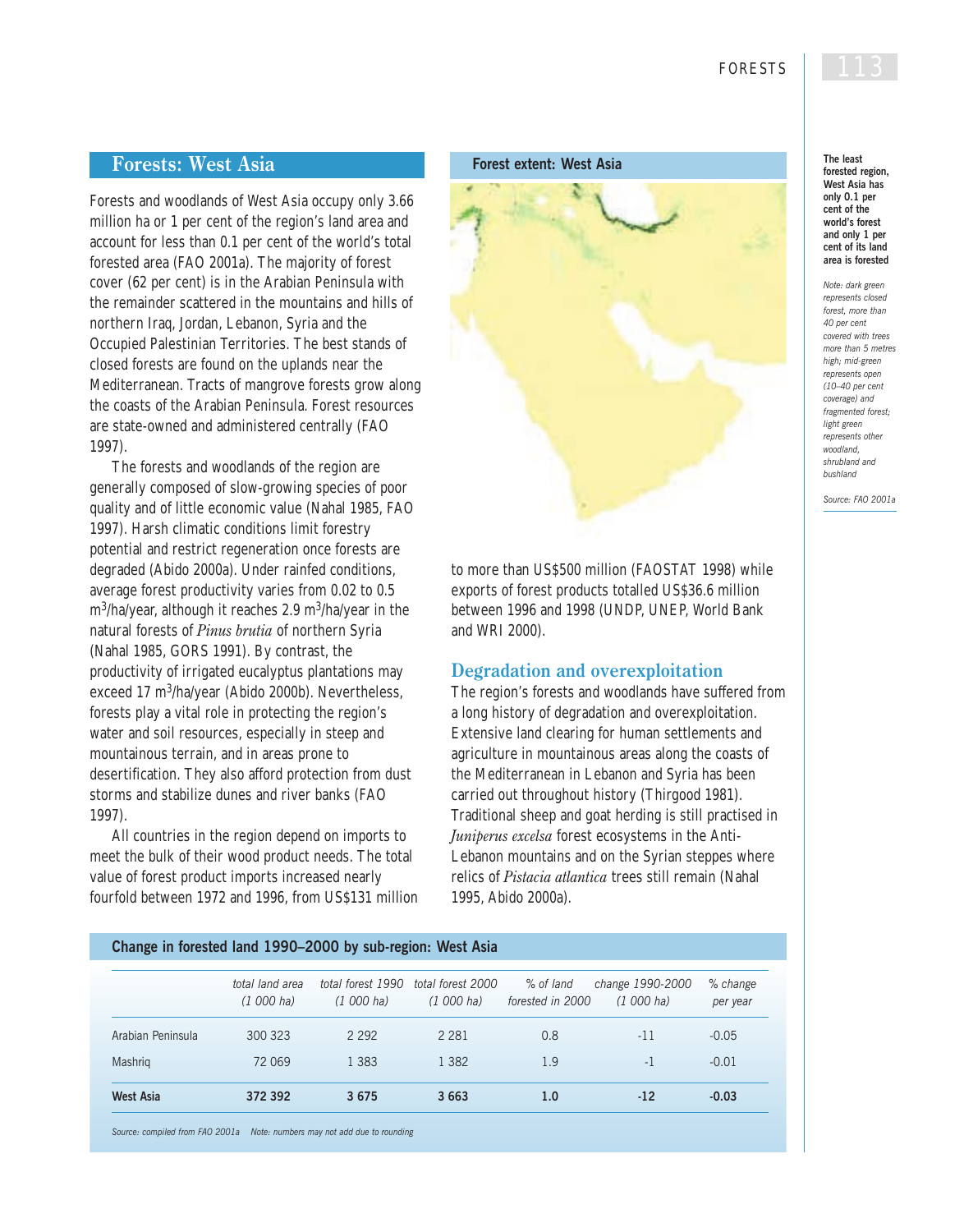Over the past 30 years, natural forest areas have been fragmented and isolated and turned into a mosaic with agricultural fields in Syria, and with urban dwellings in Lebanon and Syria (World Bank and UNDP 1998, GORS 1991, Government of Lebanon 1995). It is difficult to provide a precise estimate of the level of forest degradation in the region over the



**Dragon's blood tree (***Dracaena draco***) growing in arid surroundings in Yemen; more than half Yemen's population depends on limited fuelwood supplies for cooking**

*Source: UNEP, Mohamed Moslih Sanabani, Topham Picturepoint*

past 30 years due to the inaccuracies of earlier estimates and the problems associated with comparing data from different countries due to different calculation methods employed. However, the data that are available indicate a 44 per cent reduction in the region's forest cover from 1972 to 2000.

In Lebanon up to 60 per cent of forests were lost between 1972 and 1994 (Government of Lebanon 1995) while the small area of forest in the Occupied Palestinian Territories decreased by 50 per cent during the 1980s and 1990s (Palestinian Authority 1999, FAOSTAT 1998). However, in the past ten years the total forest area in West Asia has remained almost stable (see table on page 113). Significant changes have occurred only in Yemen, where forest area has decreased by 17 per cent, and in the United Arab Emirates, where plantation forests increased the total area by 32 per cent (FAO 2001a).

Several countries have a high proportion of planted forests (100 per cent in Kuwait, Oman and Qatar, 97.8 per cent in the United Arab Emirates and

approximately 50 per cent in both Jordan and Syria) (FAO 2001b). Afforestation programmes increased the forested area in Jordan by 20 per cent during the 1980s and 1990s (FAOSTAT 1998).

Population growth, urbanization, economic developments (including tourism) and conflict (for example in Iraq, Lebanon and Syria) are among the external factors that significantly affect forests. Fire, overgrazing and overcutting of wood products have contributed locally to forest degradation (FAO 1997). Poverty and inappropriate forest policies are overriding factors contributing to forest and woodland deterioration in the Mashriq countries and Yemen. Until recently, poor demarcation of public and private lands in and around some forests and protected areas has led to ownership disputes and conflicts, providing the opportunity for some people to increase their private land holdings at the expense of public forests.

Rural communities, especially in mountainous areas, depend heavily on forest resources for their supply of timber, fuelwood, charcoal and non-wood forest products, putting enormous pressure on the limited resources available. It is estimated that 57 per cent of families in Yemen depend on forest resources to satisfy their domestic needs for fuel. The average consumption of  $0.5 \text{ m}^3$  per person a year far exceeds average annual growth in the country's forests (Government of Yemen 2000). Iraq, Jordan, Lebanon, Saudi Arabia and Syria also use a significant proportion of their wood production for domestic fuel (FAO 2001a). Excessive cutting and wood collection have rendered fragile forest ecosystems prone to soil erosion and desertification (World Bank and UNDP 1998, Government of Lebanon 1995, Government of Yemen 2000). However, rapid urbanization and industrialization in West Asia are resulting in seasonal and permanent rural migration into urban areas (FAO 1997) and this trend is expected to reduce pressure on rural forests in terms of fuelwood collection and grazing.

The average area destroyed each year by forest fires has doubled in parts of the Mediterranean basin since the 1970s (Alexandrian, Esnault and Calabri 1999) and increased by almost 40 per cent in Jordan in the 1980s and 1990s compared to the 1970s (Government of Jordan 1997). In Lebanon, around 550 ha of forest area were lost each year between 1961 and 1997 due to a variety of causes including fire, cutting and urban encroachment. In Syria, as much as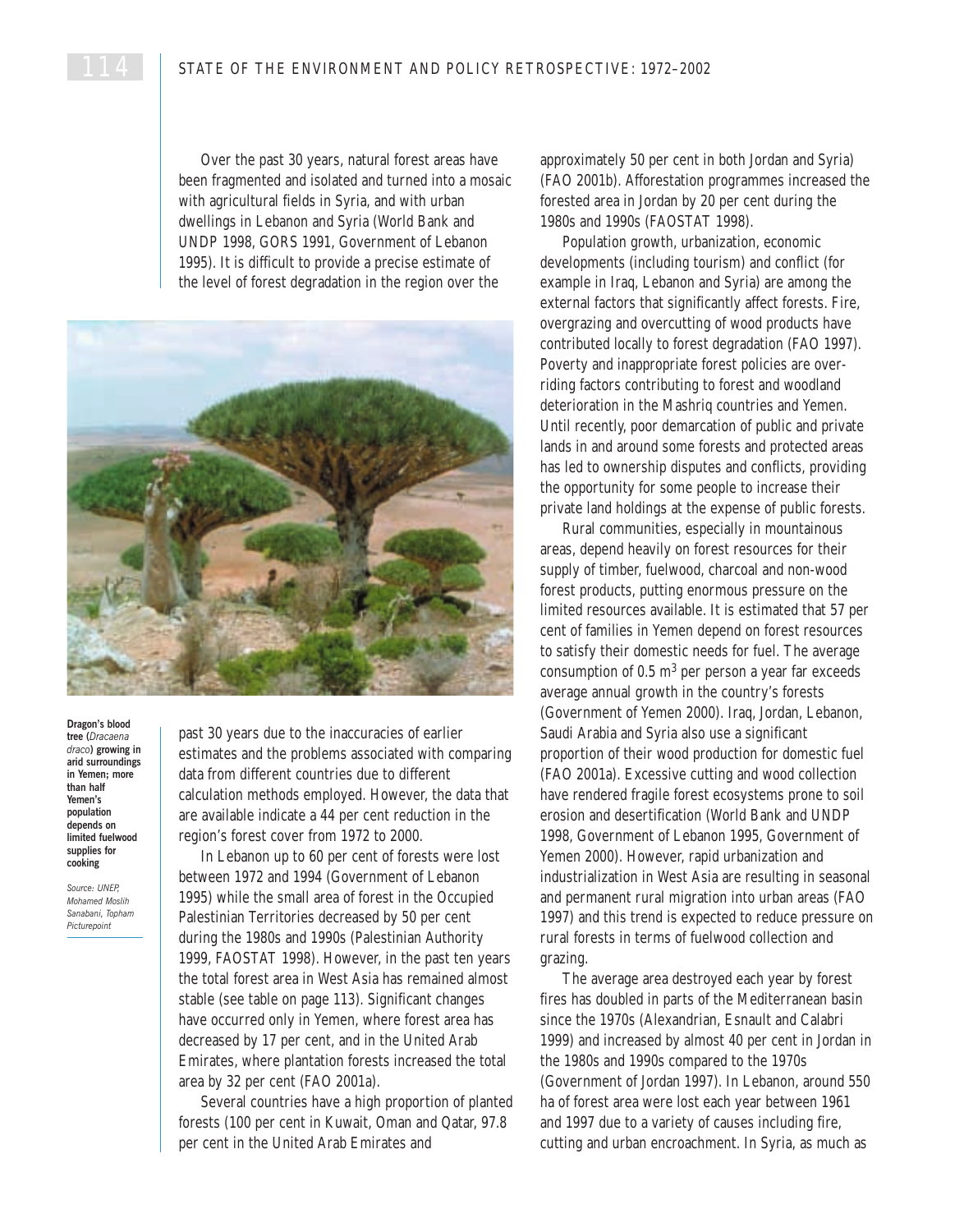8 000 ha of forests were converted to other land uses by burning between 1985 and 1993, and an additional 2 440 ha of forests were converted to farmland during the same period. Since the 1970s, more than 20 000 ha of coastal forests were burnt in northwestern Syria, resulting in soil erosion of up to 20 tonnes/ha/year on steep slopes (World Bank and UNDP 1998).

### **Constraints to sustainable forest management**

Traditionally, forests and woodlands were looked on as a source of timber, fuelwood and grazing sites, and forest policy was designed to protect these resources, with forestry departments in the region acting as resource guardians. Since 1992, in most countries forests have been demarcated, forest regulations revised and forest activities incorporated within the countries' national development strategies. These policies include new concepts such as integrated management of forest resources and recognition of the socio-economic values of these resources. However, some policies are still poorly defined, lack measurable objectives, and are not coordinated with land use policies (FAO 1997). Most importantly, the trend of decentralization, which would facilitate public participation in decision-making processes, is rather slow, and policies are rendered ineffective because of lack of financial support. New international initiatives are starting to address the linkages between rural communities and forest resources but the results are

not yet available; adoption of community forestry models is still at an early stage (FAO 1997).

West Asian governments have only recently recognized the ecological importance of forests (FAO 1997). There is now a positive trend towards conservation of biological diversity and development of ecotourism industry in the region — for example in Jordan, Lebanon, Oman and Saudi Arabia. Some countries have declared forest reserves but these initiatives have been politically motivated with little involvement of stakeholders, and lack the support of local communities.

If sustainable forest management is to be achieved, further efforts are needed to mobilize resources and involve local communities, NGOs and other stakeholders in forest management.

### **References: Chapter 2, forests, West Asia**

Abido, M. (2000a). *Forest Ecology*. Damascus, Damascus University Press (in Arabic)

Abido, M. (2000b). Growth performance of *Eucalyptus camaldulensis* Dehn. under irrigated and non-irrigated conditions. *Damascus Journal for Agricultural Sciences* No.16 (in Arabic)

Alexandrian, D., Esnault, F. and Calabri, G. (1999). Forest Fires in the Mediterranean Area. *Unasylva* 197, 50, 35-41

FAO (1997). *State of the World's Forests 1997*. Rome, Food and Agriculture Organization

FAO (2001a). *Global Forest Resources Assessment 2000*. FAO Forestry Paper 140. Rome, Food and Agriculture Organization

http://www.fao.org/forestry/fo/fra/ [Geo-2-415]

FAO (2001b). *State of the World's Forests 2001*. Rome, Food and Agriculture Organization

FAOSTAT (1998). *FAOSTAT Statistics Database*. Rome, Food and Agriculture Organization http://www.fao.org/ [Geo-2-068]

GORS (1991). *The Study of Soils and Forests of Coastal Area Using Remote Sensing Techniques (Lattakia Governorate)*. Damascus, General Organization of Remote Sensing (in Arabic)

Government of Jordan (1997). *Arbor Day in Jordan.* Amman, Government of Jordan (in Arabic)

Government of Lebanon (1995). *Lebanon: Assessment of the State of the Environment. Final Report*. Beirut, Ministry of the Environment

Government of Yemen (2000). *Report on the Environmental Status in Yemen.* Yemen, Government of Yemen (in Arabic)

Nahal, I. (1985). *Fuelwood Production in Syria.* FAO Mission Report. Rome, Food and Agriculture **Organization** 

Nahal, I. (1995). Study on sustainable forest resources development in Syria. *University of Aleppo Agricultural Science Series*, 23, 29-67.l

Palestinian Authority (1999). *Palestinian Environmental Strategy.* Palestine, Ministry of Environmental Affairs

Thirgood, J.V. (1981). *Man and the Mediterranean Forest: A History of Resource Depletion*. London, Academic Press

World Bank and UNDP. (1998). *The State of the Environment in Syria*. London, Environmental Resource Management

UNDP, UNEP, WRI and World Bank (2000). *World Resources 2000-2001.* Washington DC, World Resources Institute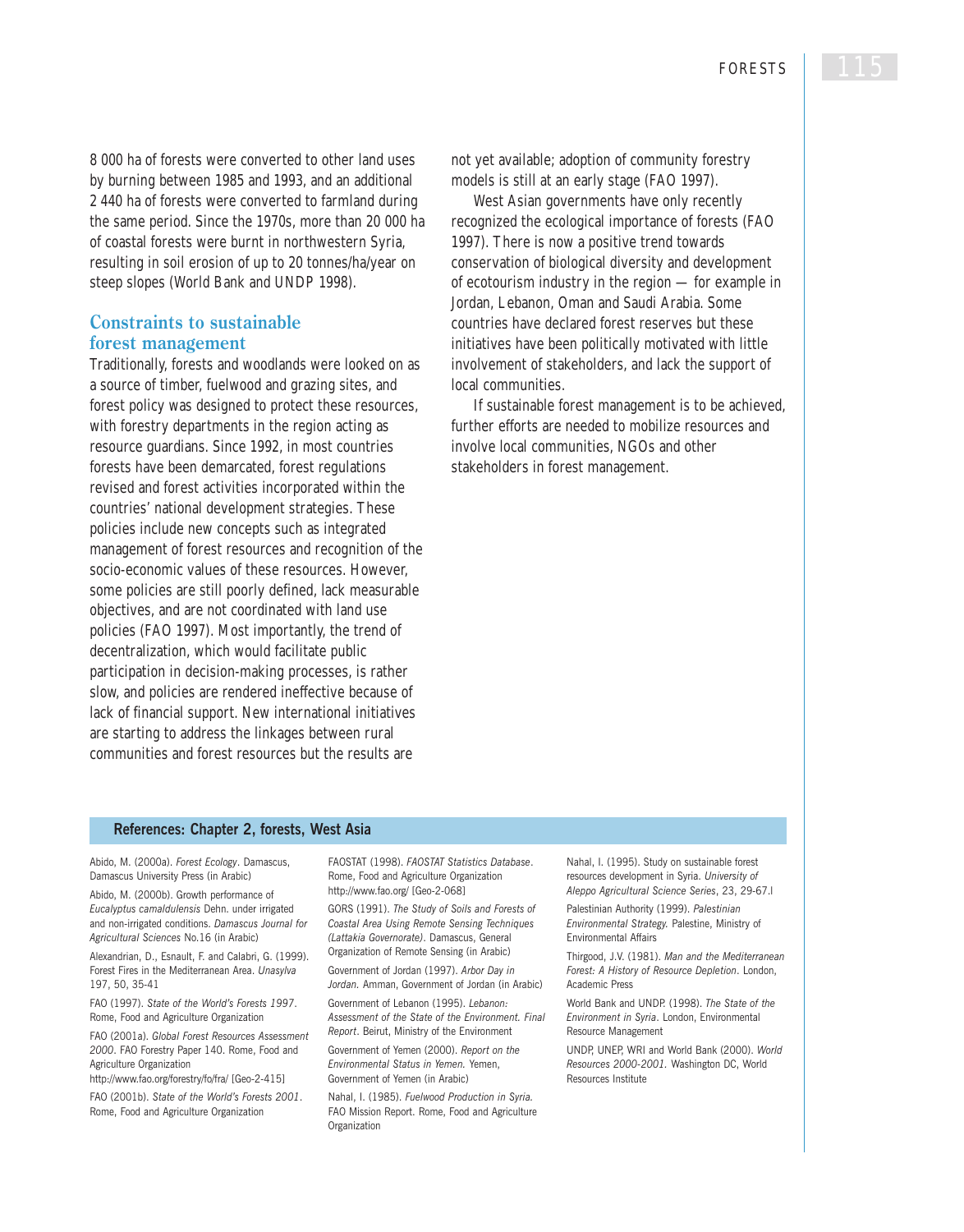### **Forests: the Polar Regions**

The northern boreal forest system circles the globe through Russia, Scandinavia and North America, covering approximately 13.8 million km<sup>2</sup> (UNECE and FAO 2000). It is one of the two largest terrestrial ecosystems on Earth, the other being the tundra — a vast treeless plain that lies north of the boreal forest and stretches to the Arctic Ocean. The boreal forests are an important resource for the Arctic countries and are discussed as an entity here, although they do extend well beyond the Arctic sub-region (see figure).

In contrast to the overall decline in tropical forest cover, boreal forest cover has expanded by more than 560 000 ha since 1990 due to reforestation, afforestation and improved forestry management practices — although in the Russian Federation there are reports of massive clear cuts and unsustainable forest practices (FAO 2001a, Hansen, Hansson and Norris 1996). The main boreal trees are coniferous spruce, pine, fir and larch species. Some species are deciduous and include birch, alder, willow, maple and oak. A large portion of the boreal forest of Canada, Alaska and the Russian Federation remains relatively undisturbed by humans (FAO 2001a, FFS 1998) whereas the long period of forestry activities in Scandinavia has left almost no old growth forest (CAFF 2001).

### **Values and uses of boreal forest**

The boreal forest is an important contributor to the global resource base and to national and global economies. Wood processing has been a key economic activity of the Nordic countries since industrialization and an important export for Finland and Sweden (Hansen, Hansson and Norris 1996) while the Russian Federation is one of the largest exporters of industrial roundwood in the world. Since 1990, production has been stable or increased in all boreal countries except the Russian Federation, which has experienced a severe decline. For example, roundwood production halved from 227.9 million  $m^3$  in 1992 to 115.6 million m<sup>3</sup> in 1998, reflecting the country's economic, social and infrastructure problems linked to economic transition (FAO 2001a).

Other uses and products of boreal forests include recreation, hunting, reindeer husbandry, fodder and forage, edible plant products (nuts, wild fruits and berries, mushrooms, maple syrup), medicinal plants,

**Arctic treeline**



**Boreal forest occurs only to the south of the treeline (dark green line). Arctic area, as defined by the Arctic Monitoring and Assessment Programme (AMAP), is limited by the orange line**

*Source: GRID Arendal 2002*

Christmas trees and wild floral decorations (FAO 2001a). The forests also provide important wildlife habitat. The environmental functions of the boreal forests include stabilizing fragile northern soils, filtering pollutants and acting as a carbon sink and an indicator of climate change.

### **Forest loss and degradation**

Major threats to the northern boreal forest include fragmentation (see box opposite), forest fires and insect outbreaks. Spruce bark beetles have killed a significant portion of the spruce forests in Alaska, and decadal outbreaks of the autumn moth *Epirrita autumnata* in Fennoscandia have caused large-scale defoliation (CAFF 2001). Insects can leave dry, dead timber more susceptible to fire, the occurrence of which is already increasing as a result of an increase in temperature and decrease in precipitation. The impacts of insect outbreaks and fires can be severe. For example, in Canada, 6.3 million ha were affected by insect defoliation and 0.6 million ha were burnt in 2000 (Natural Resources Canada 2001).

### **Policy and management responses**

Some of the Arctic countries have long-established legislation to address the problems associated with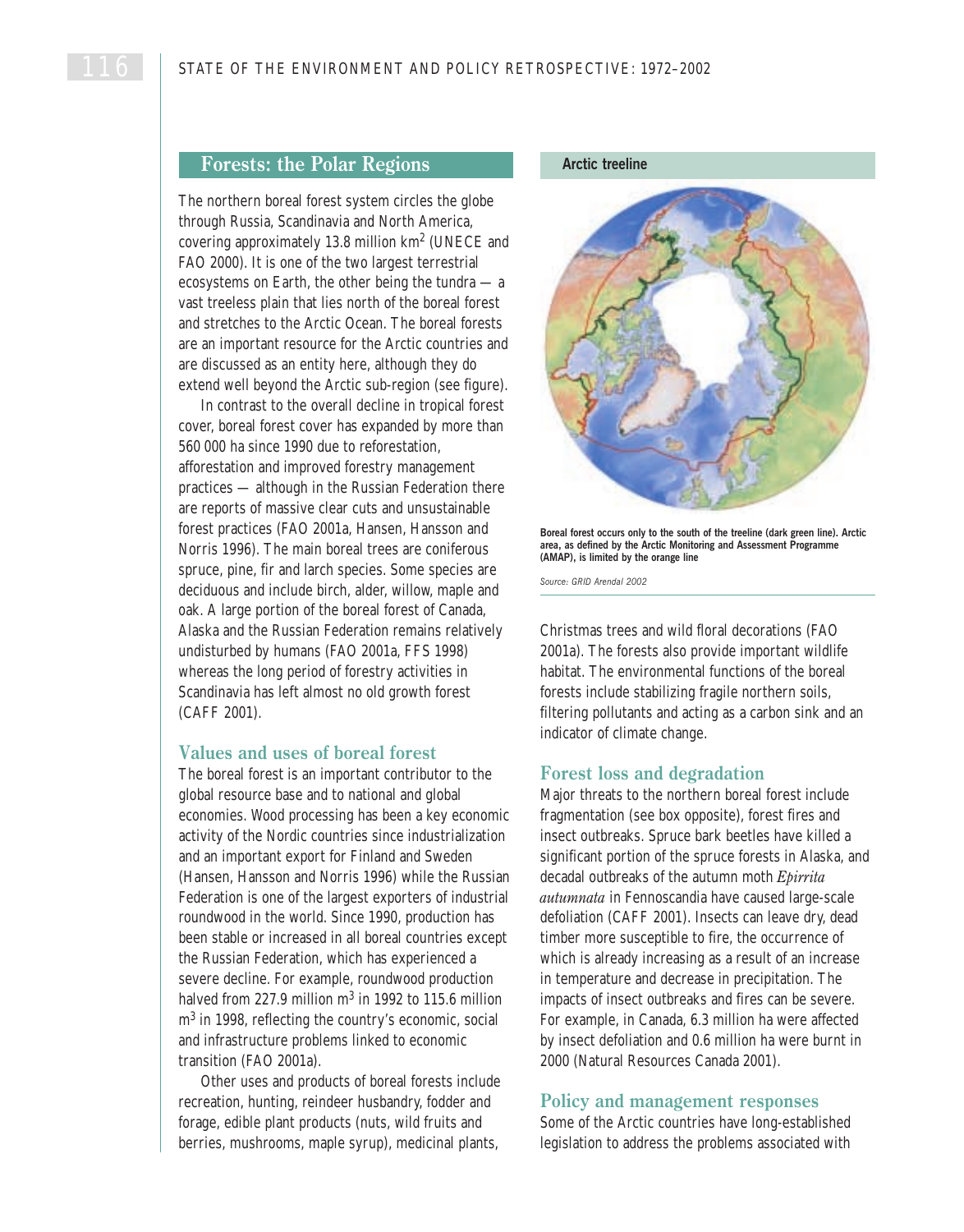forest degradation. Finland enacted the Forest Zones Protection Act in 1922, to prevent soil erosion and protect vulnerable regions of its northern forests while Sweden's 1909 Protection of Nature Act has resulted in the establishment of some 800 crown forest reserves. The more recent 1974 Beech Forest Law and 1993 Deciduous Forests Law strictly regulate the management of these reserves. The Russian Federation adopted the Russian Forest Code in 1997, which established 35 national parks on forest lands, totalling 6.9 million ha (All-Russian Research and Information Centre 1997). A 1999 report of the Canadian Senate recommended dividing boreal forests into three categories to meet competing demands for economic resources, supplying the needs of local communities and preserving biodiversity (see box on page 105). In this way 20 per cent would be managed for timber production, up to 20 per cent would be protected and the remainder would be reserved for multiple use (FAO 2001a). While protected areas in the Arctic have increased, most forests still remain outside these areas (Lysenko, Henry and Pagnan 2000, CAFF 1994).

Reforestation and afforestation are occurring in all boreal countries although many species being used for reforestation are not native to the area. For example, in Iceland, where native forests have been depleted through unsustainable cutting and grazing practices, replanting is conducted with species such as lodgepole pine, Sitka and white spruce, Siberian larch, and poplar (FAO 2001b). New forest management guidelines in many Fennoscandian countries are calling for more natural regeneration and application of forestry management at the landscape level (CAFF 2001). However, regeneration favouring coniferous trees over broadleaf species has changed the tree species composition of some Arctic forests, and resulted in the decline of many invertebrate species that live on deciduous trees (CAFF 2001).

Forest fire management regimes have traditionally suppressed fires, which has resulted in a decrease in fire-dependent species and has also meant that there is more available fuel and consequently a likelihood of fiercer fires once they do occur. Fire is now being increasingly viewed as a management tool since problems of total fire exclusion have been recognized (FAO 2001a).

### **Forest fragmentation in the Arctic**

Fragmentation, which hinders ecosystem functioning and results in loss of important wildlife habitat, and encroachment are serious threats to Arctic boreal forests, including the forested regions of the Russian Federation (FFS 1998, Lysenko, Henry and Pagnan 2000). In Scandinavia, there has been a long-term trend of converting forest land to other uses, especially agriculture, and ditch digging has increased the leaching of nutrients and run-off from soils. This in turn has caused siltation in rivers and lakes, decreasing their productivity as spawning areas for fish (CAFF 2001).

The coastal areas of Finnmark, Norway, are important calving and summer feeding grounds for the semi-domesticated reindeer of the Saami indigenous people. The maps below illustrate the gradual fragmentation of these areas as a result of expanding road networks. Hydroelectric installations, power lines, military bombing ranges and tourist resorts have had additional impacts (UNEP 2001).



### **The fragile forest-tundra**

Between the northern edge of the boreal forest, where trees actively regenerate, and the treeless tundra is a dynamic transition zone known as 'forest-tundra'. This zone can range from a few kilometres in North America to more than 200 kilometres in Europe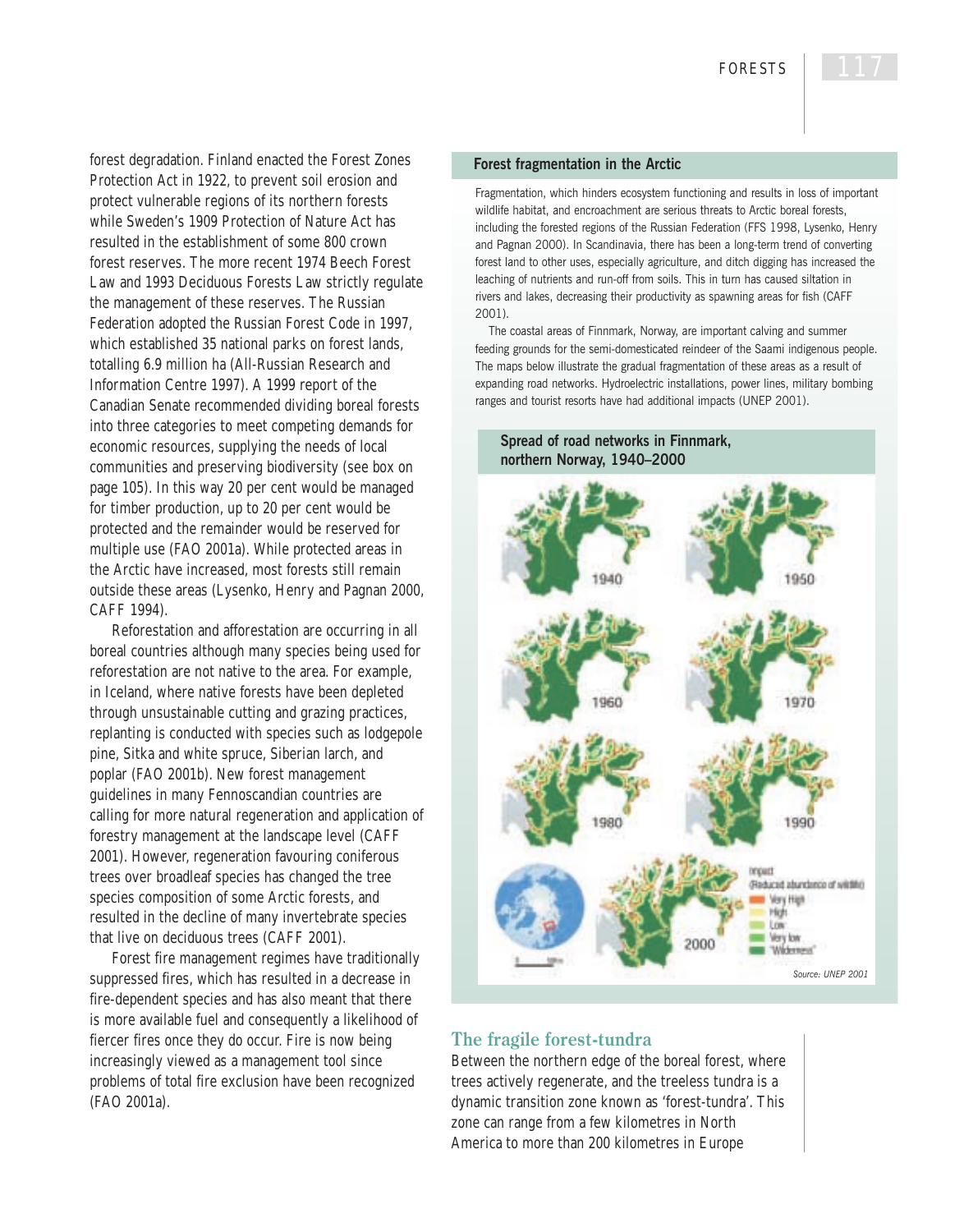(Stonehouse 1989). It is naturally fragmented and contains patches of relatively heavy forest cover punctuated by areas of lichen-heath as well as areas of very sparse tree growth. It supports more species than either the boreal or the tundra systems since it contains species from both systems (CAFF 2001). The trees of the forest-tundra are often poorly formed and stunted, and regeneration is slow. Traditionally, this has made commercial exploitation of timber impractical although the ecosystem has provided indigenous peoples over the centuries with wood for fuel and construction (CAFF 2001). As world pressure on resources escalates, however, the tundra-forest could become a larger commodity producer. In fact logging operations in Fennoscandia and northwest Russia crept close to the forest-tundra in the 1960s and 1990s (CAFF 2001).

In winter, the forest-tundra provides important habitat for some populations of North American caribou and for European reindeer, in turn supporting the traditional reindeer husbandry activities of indigenous peoples such as the Saami of Scandinavia. The zone also supports sheep farming, fishing and harvesting of non-timber products. Important physical functions of the forest-tundra system are to stabilize and protect fragile soils and nutrients, to prevent erosion, to conserve water resources and watershed capability, to filter pollutants, to act as an indicator of

### **Arctic forests and climate change**

Any significant change in the area of boreal forests could have a considerable effect on the level of  $CO<sub>2</sub>$  in the atmosphere. With 26 per cent of total carbon stocks, boreal forests account for more carbon than any other terrestrial ecosystem – 323 gigatonnes (Gt,  $10^9$  tonnes) in the Russian Federation, 223 Gt in Canada and 13 Gt in Alaska (Dixon and others 1994).

Conversely, it has been calculated that boreal forests will experience greater temperature increases from climate change than any other forest type. The warming, which is expected to be greater in winter than in summer, will shift climate zones north by as much as 5 km a year. Boreal forests will advance northwards while their southern edges will experience die back or replacement by temperate species. During summer, soils will be drier, and fires and drought more frequent. Local species loss may be significant although few tree species are expected to become extinct (UNEP-WCMC 2002).

Models used to predict the long-term changes in vegetation distribution have not conclusively shown whether the overall area of boreal forest will expand or decrease. However, one of the most comprehensive models of climate change forecasts that the northward expansion of forest will reduce the area of tundra by about 50 per cent by 2100 (White, Cannell and Friend 2000).

climate change and, together with the boreal forest proper, to act as a carbon store (see box above).

### **References: Chapter 2, forests, the Polar Regions**

CAFF (1994). *The Status of Protected Areas in the Circumpolar Arctic*. CAFF, Habitat Conservation Report No. 1. Trondheim, Directorate for Nature Management

CAFF (2001). *Arctic Flora and Fauna: Status and Conservation*. Helsinki, Arctic Council Programme for the Conservation of Arctic Flora and Fauna

Dixon, R.K., Brown, S., Houghton, R.A., Solomon, A.M., Trexler, M.C., and Wisniewski, J. (1994). Carbon pools and flux of global forest ecosystems. *Science*, 263, 185-190

FAO (2001a). *Global Forest Resources Assessment 2000*. FAO Forestry Paper 140. Rome, Food and Agriculture Organization

http://www.fao.org/forestry/fo/fra/ [Geo-2-416]

FAO (2001b). *Forestry Country Profiles: Iceland.* Food and Agriculture Organization

http://www.fao.org/forestry/fo/country/index.jsp?lang id=1&geo\_id=127, 6 March 2002 [Geo-2-417]

FFS (1998). *Concept of Sustainable Forest Management in the Russian Federation.* Moscow, Federal Forest Service of Russia (in Russian)

All-Russian Research and Information Centre for Forest Resources (1997). *Forest Code of the Russian Federation*. Moscow, All-Russian Research and Information Centre for Forest Resources

GRID Arendal (2002). *Arctic Environmental Atlas* http://www.maps.grida.no/temp/50647\_3\_14168. jpg [Geo-2-418]

Hansen, J. R., Hansson, R. and Norris, S. (eds., 1996). *The State of the European Arctic Environment.* EEA Environmental Monograph No. 3, Norsk Polarinstitutt, Meddelelser No. 141. Copenhagen, European Environment Agency and Norwegian Polar Institute

Lysenko, I., Henry, D. and Pagnan, J. (2000). *Gap Analysis in Support of CPAN: The Russian Arctic Habitat*. *CAFF Habitat Conservation Report No. 9*. Reykjavik, CAFF International Secretariat

Natural Resources Canada (2001). *Natural Resources Statistics. Statistics and Facts on Forestry*. Natural Resources Canada http://www.nrcan.gc.ca/statistics/forestry/default.ht ml [Geo-2-419]

Stonehouse, B. (1989). *Polar Ecology*. London, Blackie

UNECE and FAO (2000). *Forest Resources of Europe, CIS, North America, Australia, Japan and New Zealand (industrialised temperate/boreal countries)*. A UN-ECE/FAO contribution to the Global Forest Resources Assessment 2000. Timber and Forest Study Papers, No.17. New York and Geneva, United Nations

UNEP (2001). *GLOBIO. Global Methodology for Mapping Human Impacts on the Biosphere.* UNEP/GRID-Arendal

http://www.globio.info/region/europe/norway/ [Geo-2-421]

UNEP-WCMC (2002). *Climate Change: the Threats to the World Forests.* Cambridge, United Nations Environment Programme, World Conservation Monitoring Centre

http://www.unep-

wcmc.org/forest/flux/executive\_summary.htm [Geo-2-420]

White, A., Cannell, M.R.G. and Friend, A.D. (2000). The high latitude terrestrial carbon sink: a model analysis. *Global Change Biology* 6, 227- 246